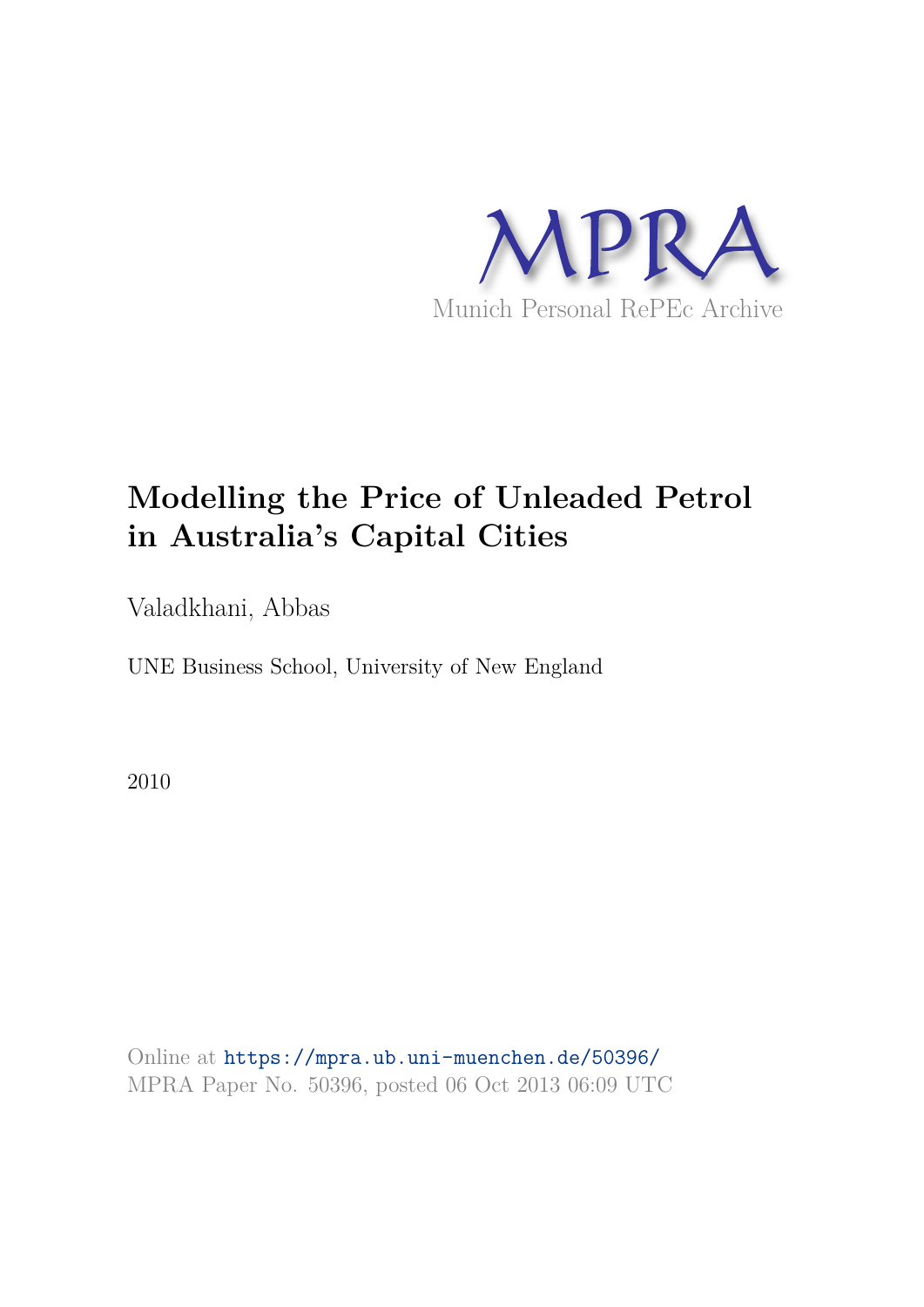# **Modelling the Price of Unleaded Petrol in Australia's Capital Cities**

#### *ABBAS VALADKHANI*

*School of Economics University of Wollongong Wollongong NSW 2522 Email: abbas@uow.edu.au* 

This paper examines the long-run and short-run determinants of unleaded petrol price in Australia's capital cities using monthly data to find out whether prices respond asymmetrically to external shocks. In the long-run petrol prices are mainly determined by Tapis crude oil and Singapore petrol prices. There is some evidence of asymmetric price adjustments in the short-run since petrol price increases have been mostly passed on to the consumer faster than price decreases in four capital cities. One can thus argue that there are a significant degree of market inefficiency and/or collusion, requiring a closer government price monitoring and scrutiny.

## *I Introduction*

For many Australians petrol expenses constitute a substantial part of their fortnightly income and petrol price rises have a direct, and appreciable effect on their standard of living (Australian Competition and Consumer Commission Inquiry, ACCC, 2007). Valadkhani and Mitchell (2002) have examined the expected impact of petrol price rises on inflation. Although they found that the Australian economy is less vulnerable to oil price rises now than it was in the 1970s, the distributional impacts of price rises are more pronounced on poor families. They estimate that, if petrol prices are doubled, ceteris paribus, the rate of inflation accelerates by an additional 2 per cent on the top of what otherwise would have prevailed in the economy. Their results clearly indicate that the transport and agricultural sectors would mostly bear the cost of this price rise and the price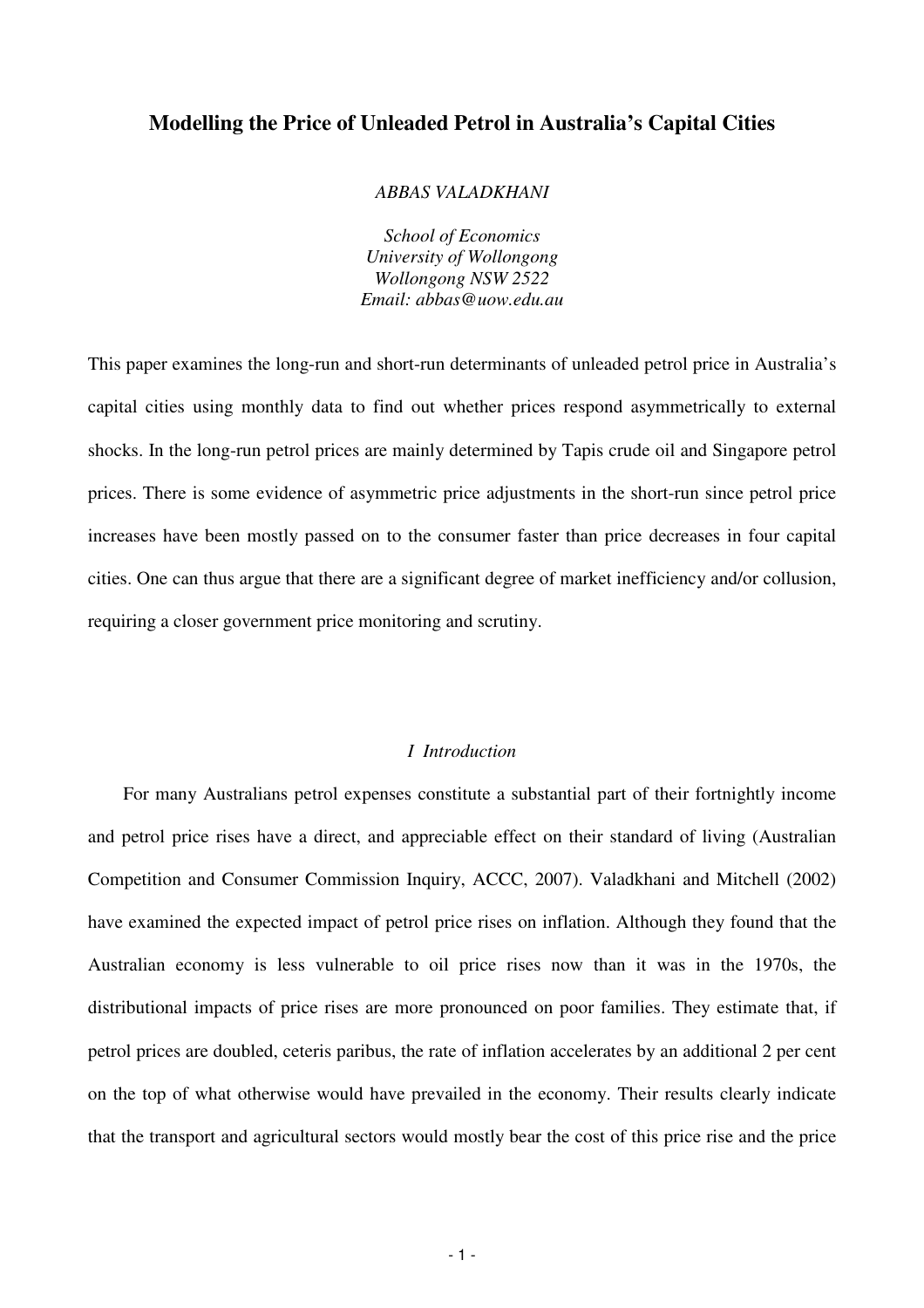rises are regressive in their impact (Valadkhani and Mitchell, 2002). Therefore, it can be argued that petrol prices can significantly contribute to the rising rates of inflation in Australia.

Concern about Australia's petrol prices has been the subject of several inquiries (e.g Industry Commission Inquiry, IC, 1994; ACCC, 1996, 2007; Queensland Parliament, 2006). Each of these inquiries, which are mostly based on survey data and descriptive price comparisons, has identified some of the economic factors contributing to petrol price rises. Walker et al. (1997) have reviewed two of these early inquiries (IC, 1994 and ACCC, 1996) and conclude that higher petrol prices and large retail price differences between the country and metropolitan areas are attributable to the lack of competition among petrol importers and the limited market power of independent discount retailers. In the wholesale market, the ACCC (2007) has recently also discovered that movements in domestic regular unleaded petrol prices are not commensurate with changes in the international benchmark for unleaded petrol used by Australian refiners.

According to FuelWatch (2009), Tapis crude oil prices (not West Texas Intermediate, which is the US market benchmark) and the Singapore price of Mogas 95 petrol are the major supply-side determinants of Australia's petrol prices.<sup>1</sup> The terminal gate prices usually make up around 95 per cent of pump prices. The wholesale price is typically based on a rolling average of: the spot price for the Singapore Mogas 95 unleaded petrol, the allocated shipping cost from Singapore to Australia, insurance, wharfage cost, and conversion from US dollars to Australian dollars. The Singapore price of petrol plus shipping costs and Australian taxes constitute 95 per cent of the wholesale price of petrol (FuelWatch, 2009). The major objectives of this paper are to answer (test) the following questions (hypotheses) for each of seven capital cities, upon which disaggregated monthly price data are readily available: First, do unleaded retail petrol prices respond asymmetrically to external shocks such as changes in crude oil prices or international petrol prices? If crude oil prices and/or the Singapore benchmark petrol prices increase, will the Bacon's (1991)

<sup>&</sup>lt;sup>1</sup> Mogas 95 unleaded petrol is considered to be the closest substitute for Australian regular unleaded petrol.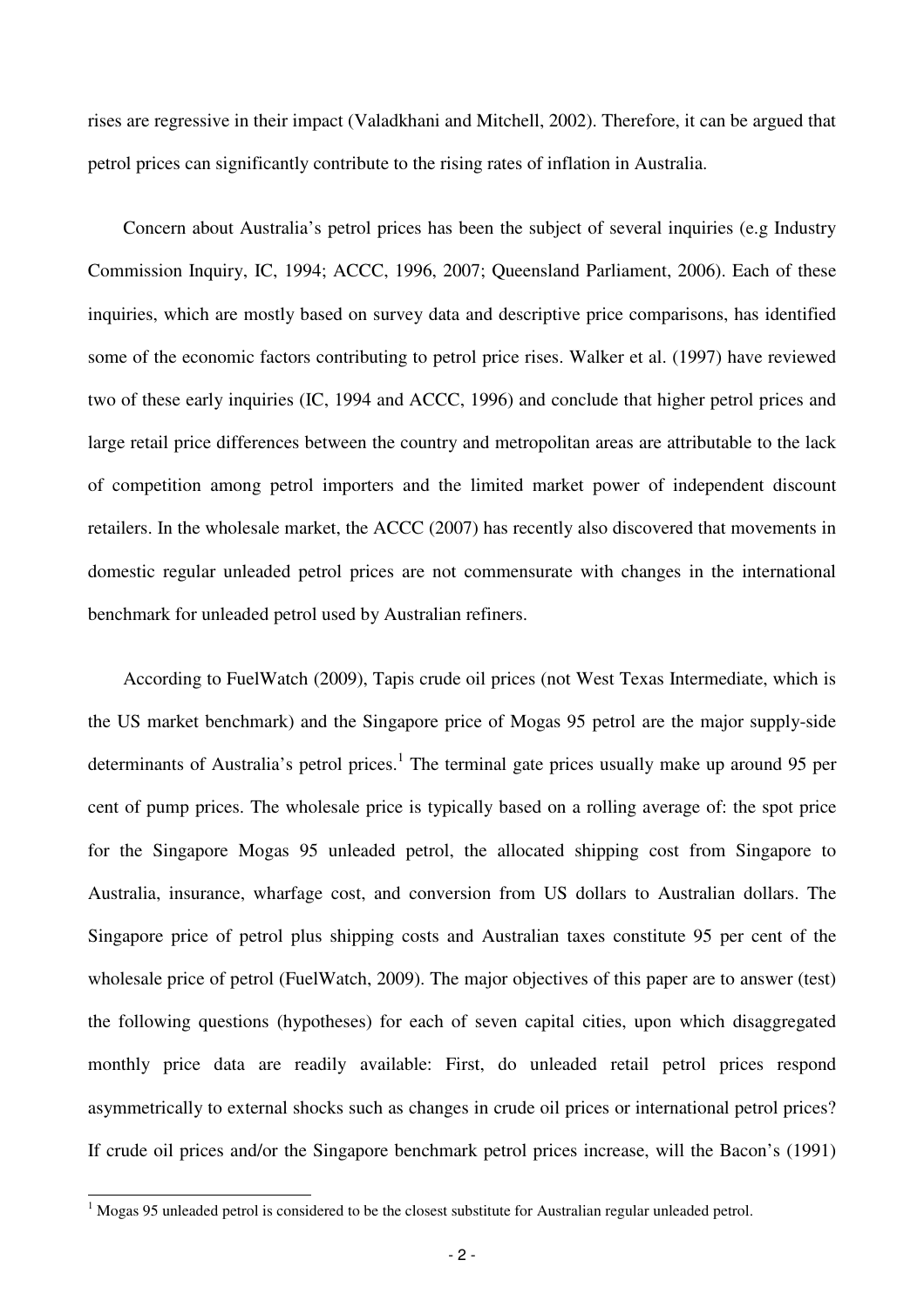"rockets-and-feathers hypothesis" be applicable in the context of Australia? That is to say, will petrol prices "shoot up like rockets" in response to say positive oil price shocks and "float down like feathers" in response to price falls? In other words, will petrol prices respond quickly following a rise in the price of crude oil, but fall much slower to crude-oil price decreases? Second, when crude oil prices and/or the Singapore benchmark petrol price increase (due to external shocks), on average, how much does the retail price of petrol rise in various capital cities?

This paper provides an analytical framework for making more informed and objective assessments of the sources of Australia's unleaded petrol price fluctuations, resulting in greater efficiency and transparency of retail petrol market. Using an entirely different approach, this study systematically examines the magnitude and dynamics of petrol price responses to global macroeconomic influences. Although previous studies and surveys (undertaken or commissioned mainly by the ACCC) have already covered this topic, they do not provide answers to all of the questions indicated above. Enough disaggregated time series data are now available to enable a meaningful econometric analysis of this issue. This study will be the first independent (nongovernment) academic study which will systematically examine the asymmetric effects of changes in (a) Tapis crude oil prices; and (b) the Singapore benchmark price. It identifies the major sources of asymmetric fluctuations in unleaded petrol prices by using threshold and asymmetric errorcorrection models. The proposed models in this study have been adopted in similar contexts in the literature (see for example Borenstein et al., 1997; Bachmeier and Griffin, 2003; Radchenko, 2005; Chen et al. 2005; and Al-Gudhea at al., 2007) and provide useful policy-relevant frameworks that can be used to forecast petrol prices across various parts of Australia and to evaluate the potential outcomes of policies and external events on those prices.

To date, there is no publicised Australian study that includes all major petrol price determinants in one single dynamic model and investigates the significance of each variable in explaining asymmetry in the retail distribution process. For example, Reilly and Witt (1998)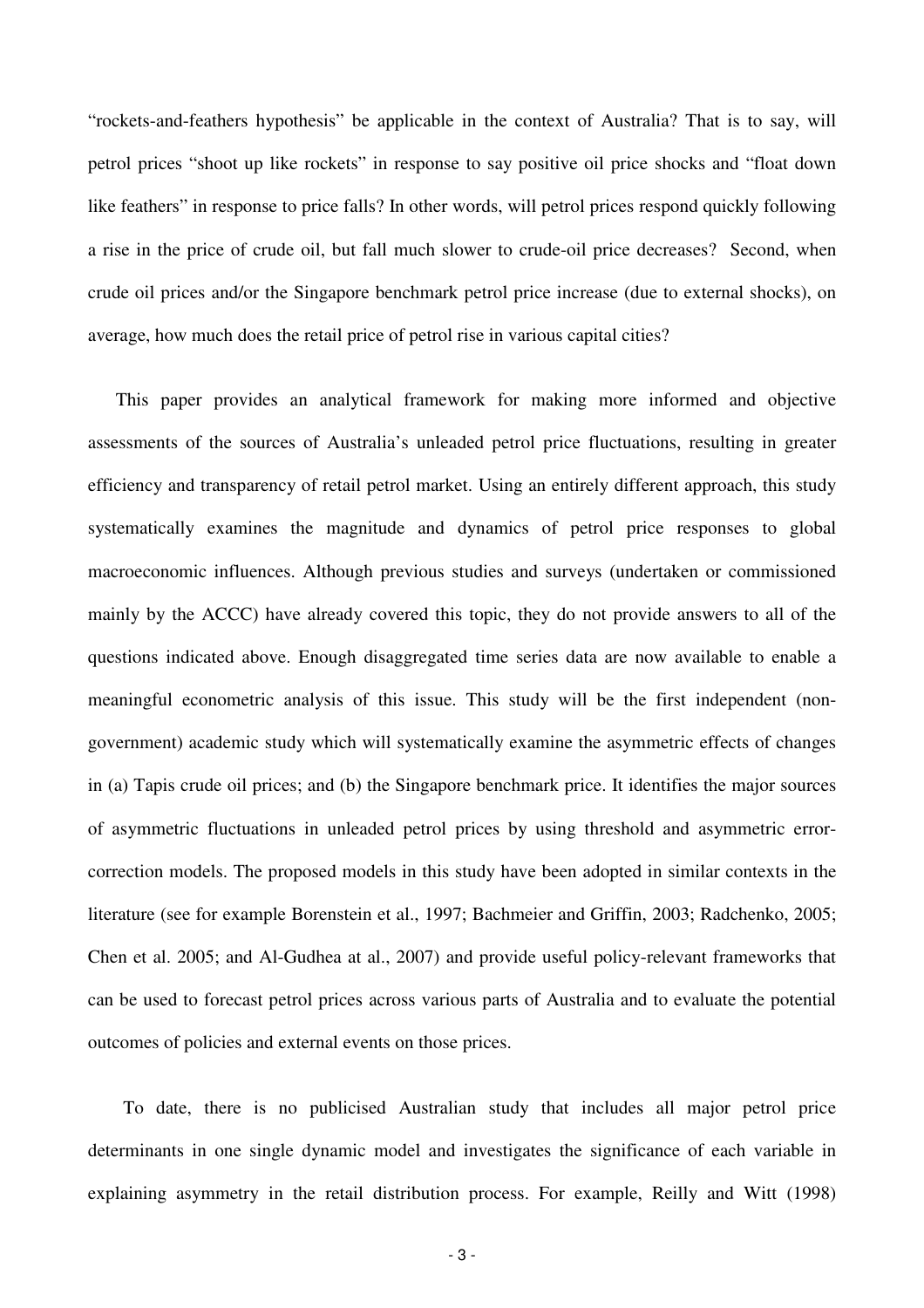included both the price of crude oil and the exchange rate in the UK to test the competing explanations for the asymmetric response. In addition, according to the recent inquiry of the ACCC (2007), average Australian retail petrol prices broadly follow the movements in the Singapore benchmark price. Al-Gudhea at al. (2007) argues that the crude oil price is a principal determinant of changes in petrol prices but there are several other major determinants such as the exchange rate and the Singapore benchmark price if a significant portion of petrol is to be imported. Previous studies have not included all of these factors together. The omission of such factors constitutes omitted variable bias and invalidates their policy conclusions.

Therefore, in order to avoid mis-specified models, it is of paramount importance to include all major determinants of petrol prices in a model. This relatively important issue seems to have been neglected in previous econometric analysis of the Australian petrol market. This paper examines the issue of petrol price asymmetries in regard to not only the crude price but also in relation to the Singapore petrol prices where all variables are expressed in *Australian currency*.

Empirical findings on price asymmetry for North American markets have been mixed and ambiguous. For example, Chen et al. (2005) use switching thresholds in a cointegration model of price adjustment and find evidence of asymmetry not only in short- and long-run adjustment but also across the spot and future markets. Karrenbrock (1991), Borenstein et al. (1997), Balke et al., (1998) and Galeotti et al. (2003) have examined the same issue and concluded that not only petrol price increases are passed on to the consumer faster than price decreases but also petrol prices respond asymmetrically to changes in oil prices. But on the other hand, several other studies (e.g. Godby et al., 2000; Bachmeier and Griffin, 2003) are quite skeptical of this view, arguing for no evidence of asymmetry between petrol prices and crude oil prices. As stated above, little substantive empirical work has been conducted regarding the dynamic effects of a change in crude oil prices on Australia' retail petrol prices. This project for the first time will adopt the threshold and asymmetric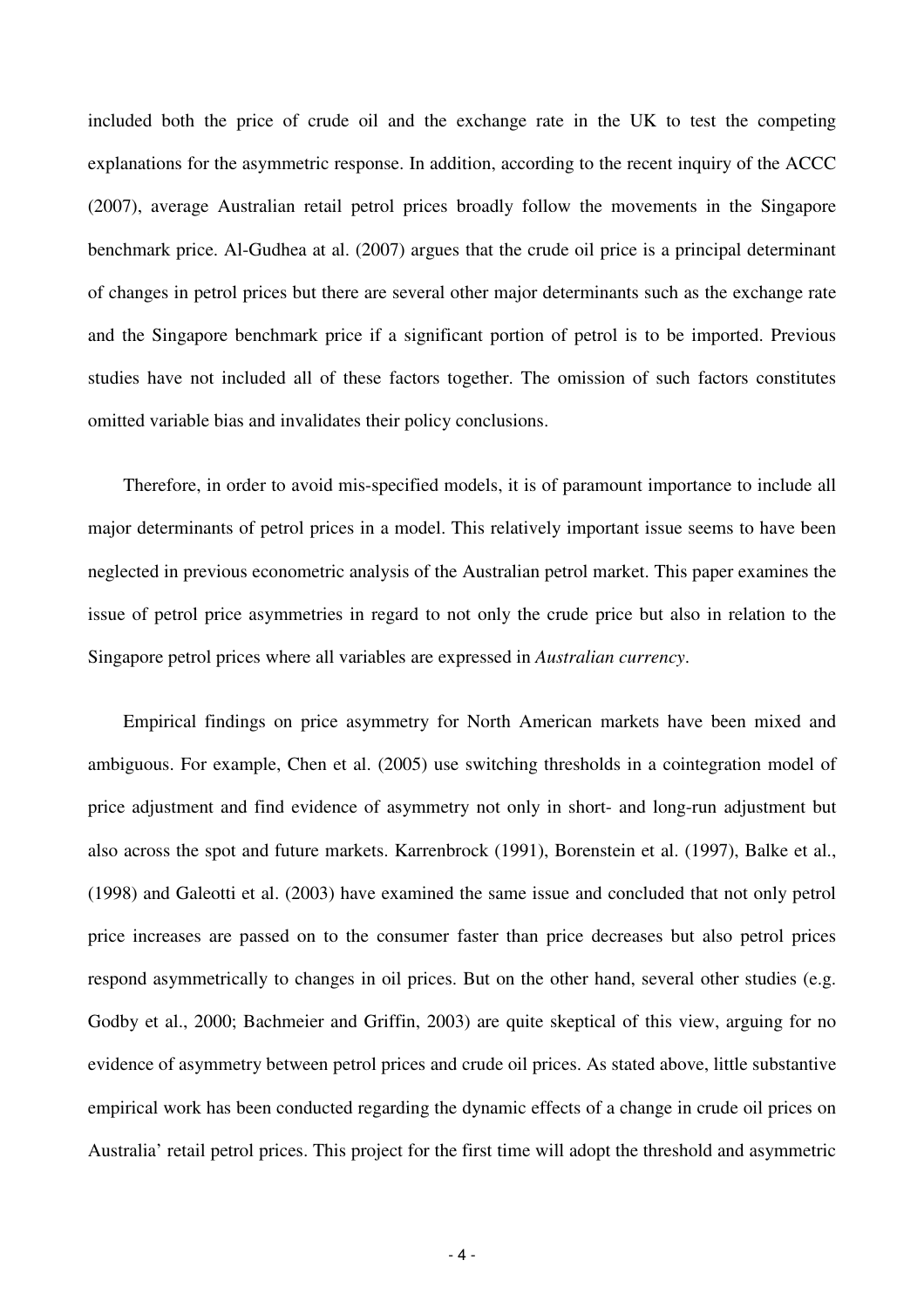error-correction models to resolve the ongoing controversy over whether retail unleaded prices rise more readily than they fall due to external shocks in the petroleum or foreign exchange markets.

The remainder of the paper is structured as follows: Section II discusses briefly the theoretical framework of the threshold cointegration analysis employed in the paper. Section III presents the sources and summary statistics of the data employed as well as the unit root test results. Section IV presents the empirical econometric results. Finally the last section offers some concluding comments.

## *II Theoretical Framework*

Unlike other goods like milk or bread, the price of petrol changes at very high frequency. They may also charge higher prices on some days of the week to offset the losses associated with deeply discounted days. In some locations prices follow a weekly cycle, whereby petrol is generally cheapest on Tuesdays (for example) and more expensive during weekends and at the start of public holidays.<sup>2</sup> While the price for crude oil falls, service stations may continue advertising high prices for a few days or weeks. The estimated gross retail margins (proxied say by the difference between the estimated retail prices and the Singapore petrol prices) are expected to be higher in the regional areas due to the fact that competition is less intense than in the city. How can we incorporate these stylised facts in our model? In order to exclude unnecessary noise associated with the day-of-the week effect and focus on major sources of petrol price rises, monthly data are used in this paper. The data include Tapis crude oil prices, Singapore petrol price and retail average petrol prices for seven capital cities (Adelaide, Brisbane, Darwin, Hobart, Pert, Melbourne and Sydney). The monthly data span from May 1998 to January 2009 totalling 129 observations. The long-run relationship between the retail petrol price (*P*) and its three major determinants has been specified in equation (1):

<sup>&</sup>lt;sup>2</sup> These weekly price cycles may be associated with supply management, with deep discounting arising, for example, immediately prior to the next delivery of fuel to the retailer, by the wholesaler.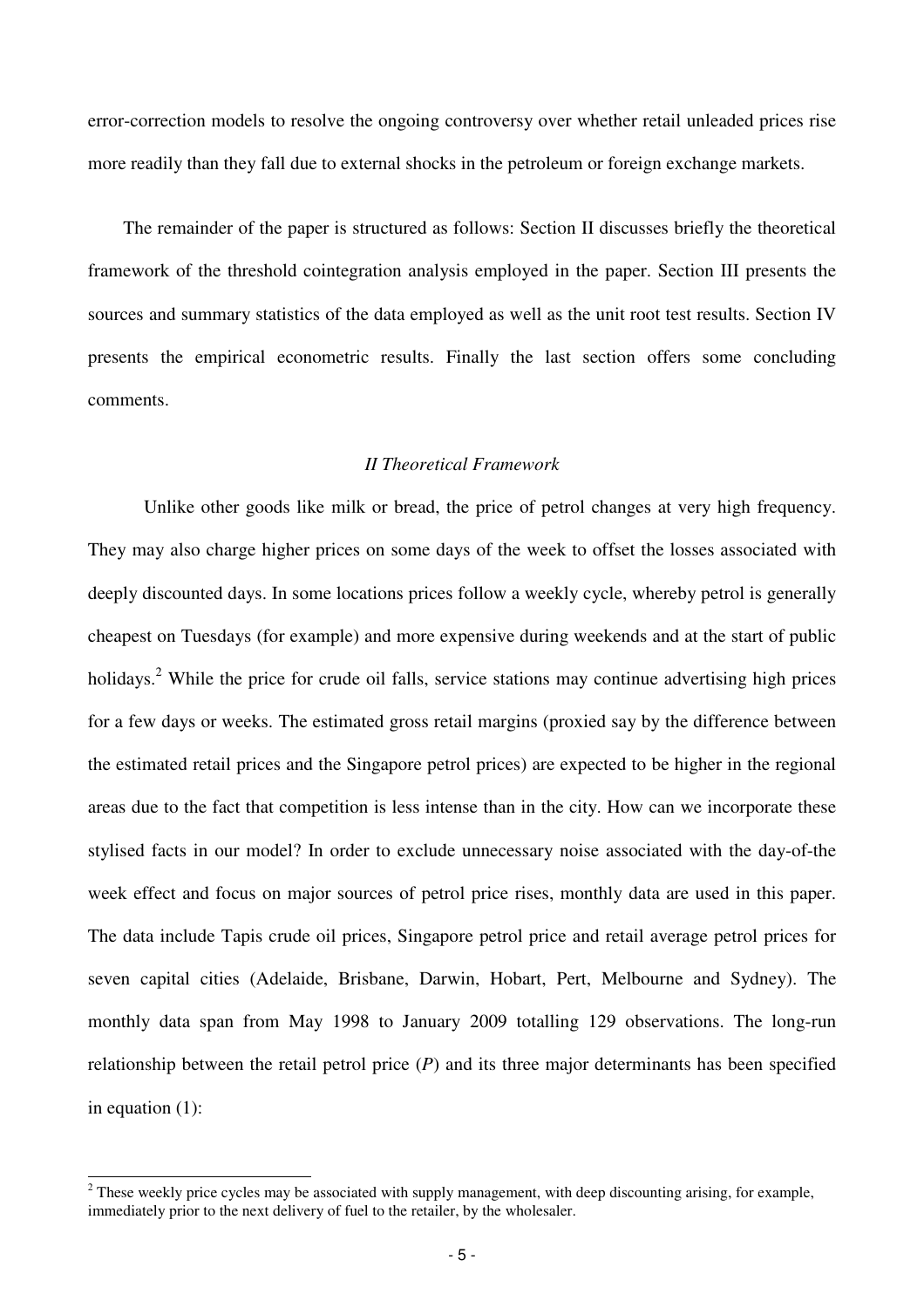$$
p_{it} = \alpha_0 + \alpha_1 o_t + \alpha_2 s_t + \alpha_3 T_t + \varepsilon_{it}
$$
\n<sup>(1)</sup>

where:

 $P_{ij}$ = Unleaded petrol price per litre in A\$ (where *j* denotes one of the seven capital cities in Australia  $(j=1,2,...,7)$  and  $p_{it} = Ln(P_{it})$ ,

*Et*=the exchange rate (\$US per each \$A)*,*

*OIL*<sup> $t$ </sup>=Tapis crude oil prices per barrel in \$US and  $o_t$ =*Ln(OIL*<sub> $t$ </sub>*/E<sub>t</sub>*) denotes Tapis crude oil prices per barrel in \$A*,*

*SIN<sub>I</sub>*= Singapore (Mogas 95) petrol prices (FOB and in US cents per gallon) and  $s_t = Ln(SIN_t/E_t)$  is Singapore petrol prices in Australian cents per gallon,

 $T<sub>t</sub>$  is a time trend variable, where 1998M5=1 and 2009M01=129, and

*Ln*=natural logarithm, and the estimated  $\alpha$ *s* are the long-run coefficients, which are expected to be all positive.

Let us now assume that all of the variables appearing on both sides of equation (1) are I(1). According to Engle and Granger (1987), the stationary residuals resulting from equation (1) could then form an error correction (*EC*) mechanism representing the short-run deviation from the long run equilibrium (if any). That is:

$$
EC_{j_{t-1}} = \underbrace{\hat{\mathcal{E}}_{j_{t-1}}}_{\text{Deviation from}\atop \text{the long-run path}} = \underbrace{p_{j_{t-1}}}_{\text{Actual value}} - \underbrace{(\hat{\alpha}_0 + \hat{\alpha}_1 o_{t-1} + \hat{\alpha}_2 s_{t-1} + \hat{\alpha}_3 T_{t-1})}_{\text{Long-run path}}
$$
(2)

Standard cointegration tests implicitly assume a symmetric adjustment process but if petrol price adjustments are asymmetric or if prices are sticky in the downward direction, these tests can be mis-specified. In other words, the Engle-Granger type tests with a linear adjustment procedure will be inappropriate when the dynamic adjustment of prices in fact could follow a non-linear behaviour. If the Johansen Cointegration test indicates that there is only one cointegrating vector, then the underlying adjustment dynamics of petrol prices in response to changes in exogenous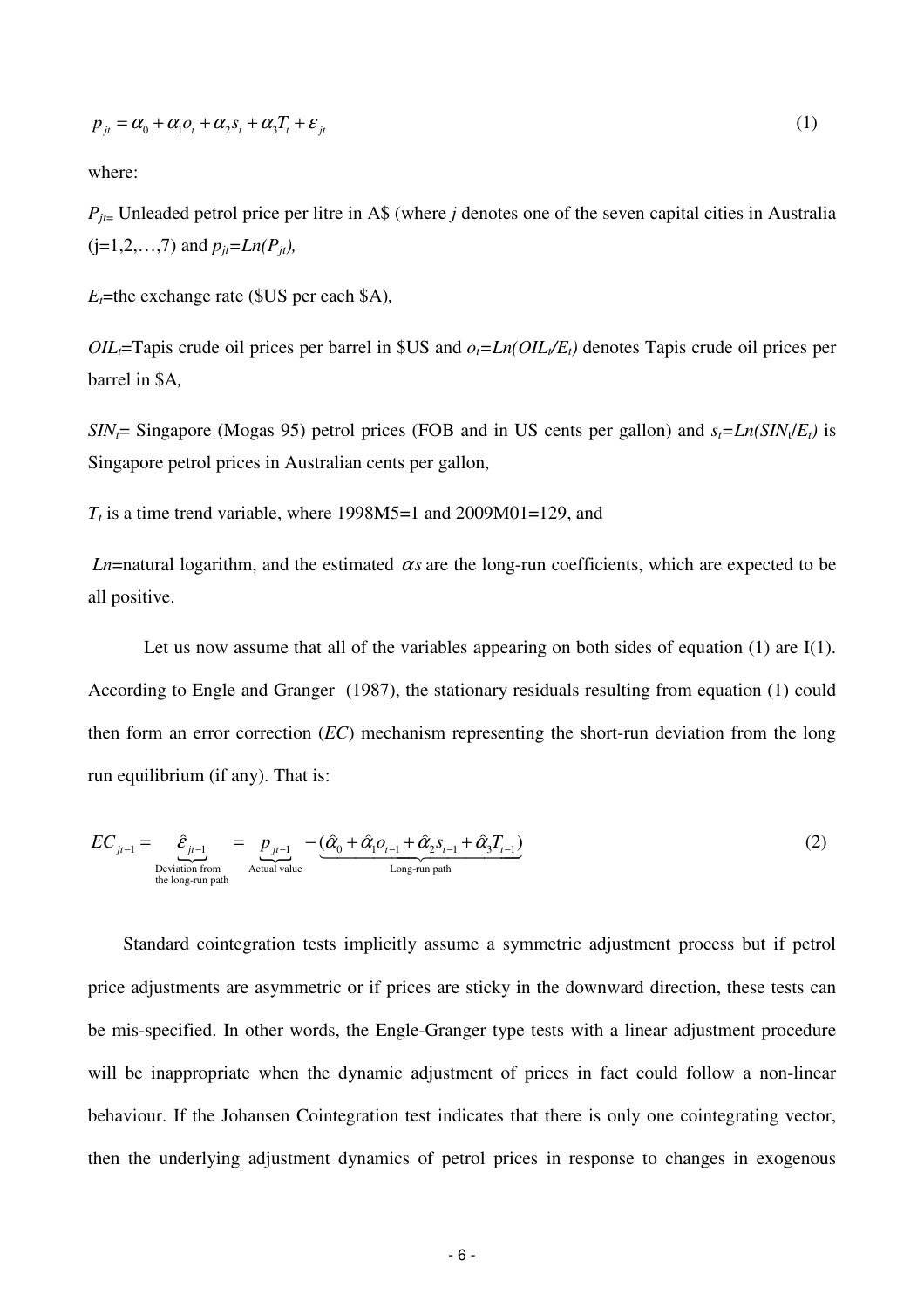variables can be captured by using the following threshold error-correction model (Enders and Granger, 1998; Enders and Siklos, 2001):

$$
\Delta p_{jt} = \sum_{i=1}^{k} \beta_i \Delta p_{jt-i} + \sum_{i=0}^{k} \Big[ \gamma_i^+ \Delta o_{t-i}^+ + \gamma_i^- \Delta o_{t-i}^- \Big] + \sum_{i=0}^{k} \Big[ \eta_i^+ \Delta s_{t-i}^+ + \eta_i^- \Delta s_{t-i}^- \Big] + \Big[ I_i \theta_j^- E C_{jt-1}^- + (1 - I_t) \theta_j^+ E C_{jt-1}^+ \Big] + \sum_{i=1}^{11} \varphi_i \, DUM_{it} + \beta_{j0} + e_{it}
$$
\n(3)

where:

$$
\Delta o_{jt}^+ = \max \{ \Delta o_{jt}^+, 0 \} \Rightarrow \Delta o_{jt}^+ = \Delta o_t \text{ if } \Delta o_{jt} \ge 0 \text{ and } \Delta o_{jt}^+ = 0 \text{ if } \Delta o_{jt} < 0,
$$
  

$$
\Delta o_{jt}^- = \min \{ \Delta o_{jt}^-, 0 \} \Rightarrow \Delta o_{jt}^- = \Delta o_{jt} \text{ if } \Delta o_{jt} < 0 \text{ and } \Delta o_{jt}^- = 0 \text{ if } \Delta o_{jt} \ge 0,
$$

The variables  $\Delta s_i^+$  and  $\Delta s_i^-$  are defined exactly in the same way as  $\Delta o_{ji}^+$  and  $\Delta o_{ji}^-$ . Depending on whether the changes in explanatory variables are positive or negative (the threshold being zero),  $\gamma_i^+$ ,  $\gamma_i^-$ ,  $\eta_i^+$  and  $\eta_i^-$  are the estimated short-run coefficients. However, it is not necessary to assume that the threshold value  $(\tau)$  is always equal to zero for the  $\theta$  feedback coefficient. In equation (4)  $I_t$ is the Heaviside indicator and  $\tau$  or the optimum value of threshold are determined endogenously such that:

$$
I_{t} = \begin{cases} 1 \text{ if } \hat{\varepsilon}_{j_{t-1}} < \tau \\ 0 \text{ if } \hat{\varepsilon}_{j_{t-1}} \ge \tau \end{cases}
$$
 (4)

Therefore,  $\theta_j^-$  and  $\theta_j^+$  are the different speeds of adjustment on the basis of the deviations from long-run. It should be noted that when the null of  $\theta_j^- = \theta_j^+$  cannot be rejected, price adjustments are no longer asymmetric and this can be done by conducting a standard *F*-test. Given that the value of the threshold is unknown, its value  $(\tau)$  should be empirically determined. A consistent value of the threshold can be found by undertaking a grid search by first sorting the  $\hat{\varepsilon}_{j}$  sequence in an ascending order as proposed by Enders and Siklos (2001). To have enough observations in each regime, I will look at each  $\hat{\epsilon}_{it}$  within the middle 70% of the observations (excluding the first and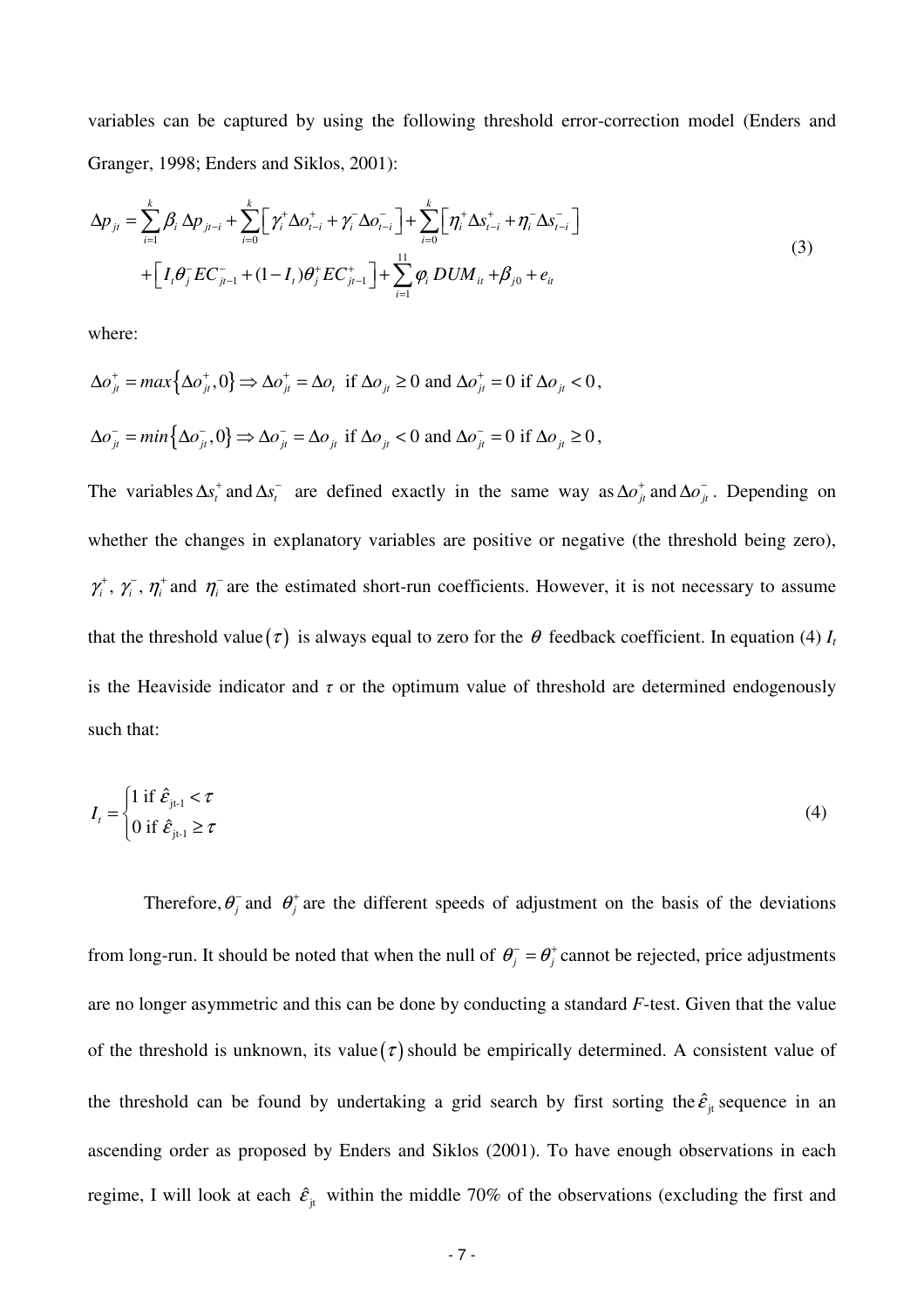last 15 per cent of the total number of observations) and whatever value of the threshold which yields the lowest residual sum of squares will be considered as a consistent estimate of the threshold.

#### **[Figure 1 about here]**

The asymmetric price adjustment process can be better understood by using a graph. In Figure 1 if actual prices in the short-run (the dotted line) are below the long-run path (the solid line) say at a point between (a) and (b), retail distributors are more likely to increase their price immediately to the equilibrium level. Thus, a higher relative speed of adjustment (or the feedback coefficient) is expected. On the other hand, if the short-run price is above the long-run path, retail suppliers are more likely to keep their price at that level as long as possible or reduce their price to the equilibrium very sluggishly. Therefore, the asymmetric short-run price adjustments do exist if  $|\theta_j^+| > |\theta_j^-|$ . Graphically this means that in Figure 1 the speed at which the short-run price converges to the long-run path would be greater between points (a) and (b) compared to the one located between (b) to (c). There are also 11 dummy variables,  $DUM<sub>it</sub>$ , in equation (3) capturing the month of the year effect.

As stated earlier, the optimum threshold values are not necessarily equal to zero when:  $EC_{i_{t-1}} = \hat{\varepsilon}_{i_{t-1}} \implies p_{i_{t-1}} - (\hat{\alpha}_0 + \hat{\alpha}_1 o_{t-1} + \hat{\alpha}_2 s_{t-1} + \hat{\alpha}_3 T_{t-1}) = 0$ 

Therefore, on average the optimal threshold value  $(\tau)$  could then be located: (1) at the intersection points (a) or (b) or (c), where  $\tau = 0$ ; or (2) at a point between (a) and (b) such as (a'), where  $\tau < 0$ ; or (3) at a point between (b) and (c) such as (b'), where  $\tau > 0$ . Equation (3) can be interpreted as a tworegime vector error-correction model with a single cointegrating vector and an endogenouslydetermined threshold effect in the error-correction term. This equation allows for an asymmetric adjustment response working not only through the deviation from the long-run path (Hansen and Seo, 2002) but also through positive and negative short-run dynamic effects of the two exogenous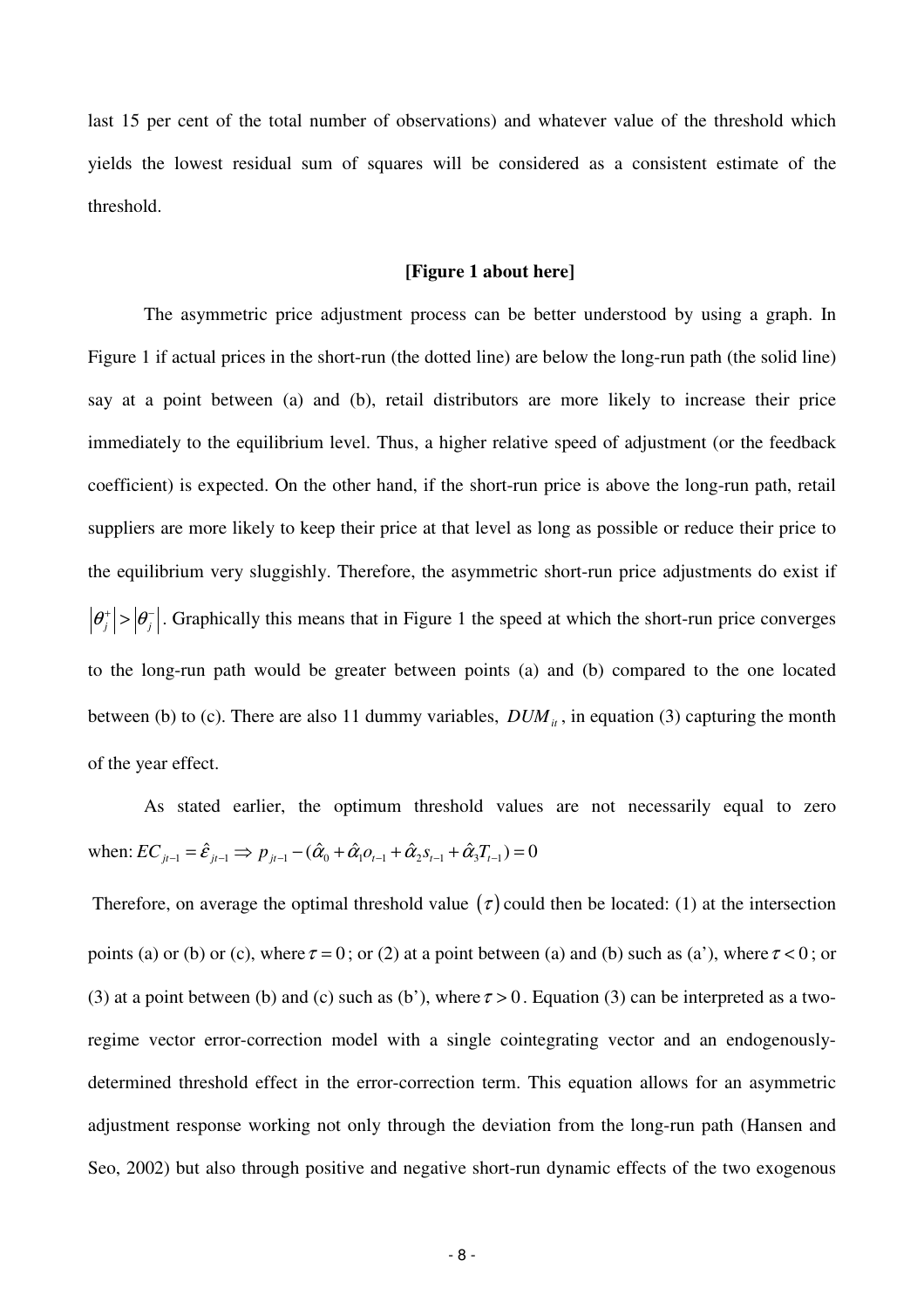variables in the model (i.e.  $\gamma_i^+$ ,  $\gamma_i^-$ ,  $\eta_i^+$  and  $\eta_i^-$ ). Granger and Lee (1989), Borenstein et al. (1997), Bachmeier and Griffin (2003), and Radchenko (2005) suggest this flexible framework to capture any asymmetric effects by alternating regimes as periods of either rising or falling prices associated with each of these possible sources. This short-run dynamic model allows for all potential asymmetric responses of  $p_{jt}$  to be separately captured by short-run changes in  $o_t$  and  $s_t$  as well as the deviation from the long-run path as proxied by *ECjt-1.*

It is not counterintuitive to assume that the two explanatory variables to be at least weakly exogenous as their values are highly likely to be determined outside of the vector error correction system: crude oil and the Singapore petrol prices in global petroleum markets and the exchange rate (appearing in the denominator converting \$US to Australian currency) in Forex markets around the globe. Thus, while upstream price shocks will affect petrol prices contemporaneously, petrol price shocks may impact on upstream prices after some lags. Our results (not reported in this paper) indicate no simultaneity problem. Using equation (3) and a Wald test, one can then test whether or not the relationship between the price of petrol and each of its determinants is asymmetric. Based on the test results, the short run asymmetric petrol price responses can be tested as follows:

- Changes in crude oil prices can exert asymmetry effects on petrol prices if  $H_0^1$ :  $\gamma_i^+ = \gamma_i^- \quad \forall i$ is rejected.
- Changes in the Singapore petrol prices will impact asymmetrically on petrol prices if 2  $H_0^2$ :  $\eta_i^+ = \eta_i^ \forall i$  is rejected.
- The deviation from the long-run path or *EC* will have an asymmetric effect on petrol prices if  $H_0^3$ : $\theta^+ = \theta^-$  is rejected.

Equation (3) will be estimated for all possible combinations of the values of the lags (ranging between 0-5). The threshold parameter for *EC* appearing on the right hand side of equation (3) will be determined endogenously using a standard grid search. In the grid search for the best threshold value, the minimum value of grid will be incremented by 0.0001 sequentially till the maximum value is reached. To have enough observations in each regime,  $EC_{jt}$  are first sorted in ascending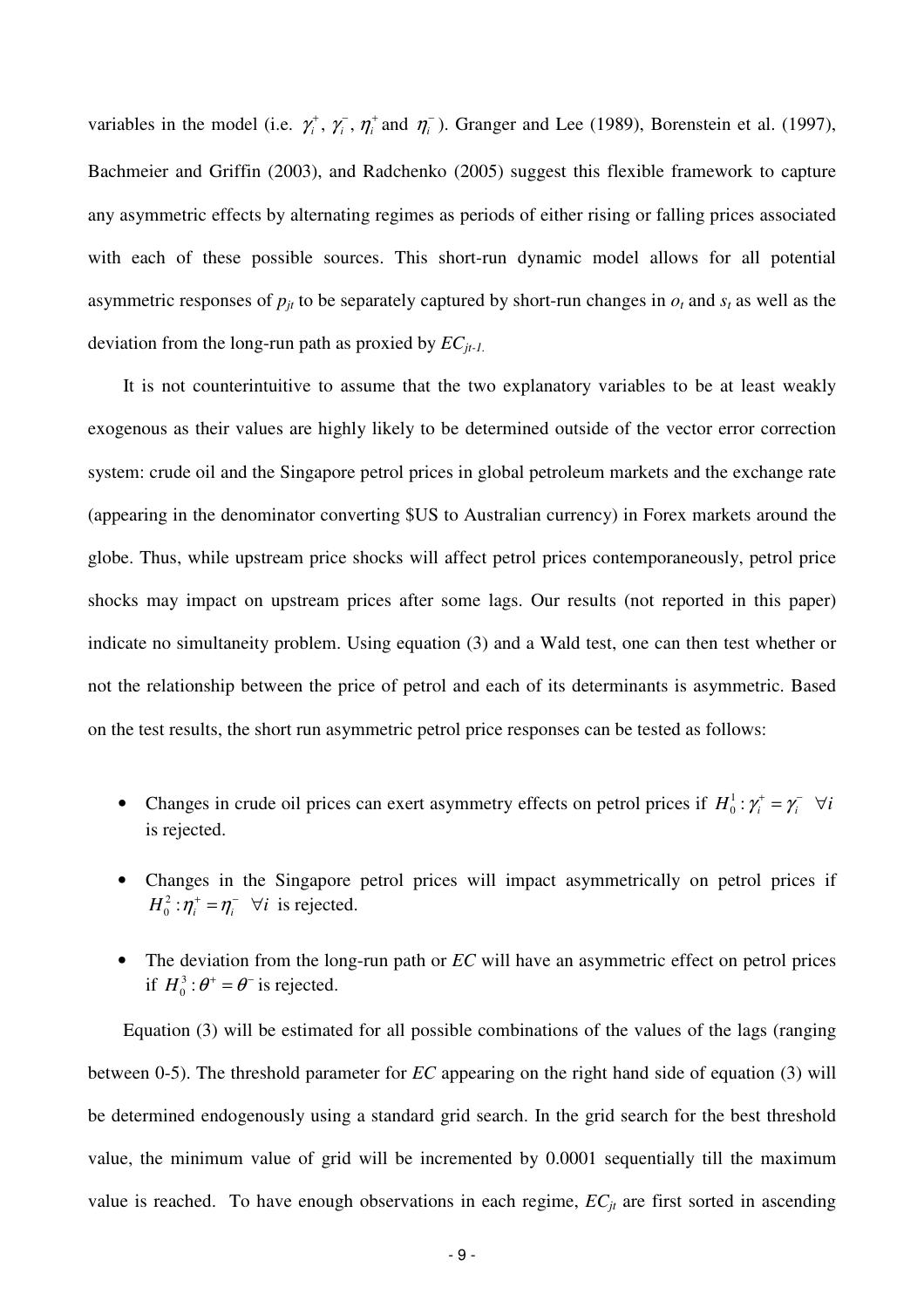order, and based on the middle 70 per cent of the observations, the minimum and maximum gird search values are determined. *Ceteris paribus*, any value of the threshold which yields the lowest residual sum of squares in equation (3) will be considered as a consistent estimate of the threshold. The optimum lag length (k) is chosen on the basis of the AIC. The general-to-specific methodology is used to omit insignificant variables in equation (3) on the basis of a battery of maximum likelihood tests as well as the AIC. In this method, joint zero restrictions are imposed on current and lagged explanatory variables in the unrestricted (general) model to obtain the most parsimonious and robust equation in the estimation process.

#### *III The Data*

Before estimating equations (1) and (3) and report our empirical results, it is important to look at the sources and definitions of the data employed in Table 1. The monthly data cover the period May 1998 to January 2009 for all variables indicated in equation (1) including the price of unleaded petrol for seven capital cities: Adelaide, Brisbane, Darwin, Hobart, Melbourne, Perth and Sydney. All the figures in this paper are in Australian dollar unless otherwise is stated. Over this period, Brisbane (92.8 cents) and Darwin (109.2 cents) witnessed the lowest and the highest average unleaded petrol prices, respectively. Monthly minimum price of petrol varied from 63.3 cents in Adelaide to a maximum of 173.4 cents in Darwin. Based on the coefficient of variation (CV), Brisbane and Darwin had the most and the least volatile petrol prices across Australia. Average monthly price of Tapis crude oil (\$63.4 per barrel) over the same period was the most volatile series with the highest coefficient of variation (47.4 per cent). The price of Singapore unleaded petrol was the second most volatile series with the CV of 42.6 per cent, fluctuating from 13.8 to 91.8 cents per litre. The reported skewness, Kurtosis and Jarque-Bera statistics in Table 1 indicate that none of the variables are normally distributed. The results of the ADF test are also presented in Table 1, indicating that all of the variables appearing in equation (1) are I(1).

#### **[Table 1 and Figure 2 about here]**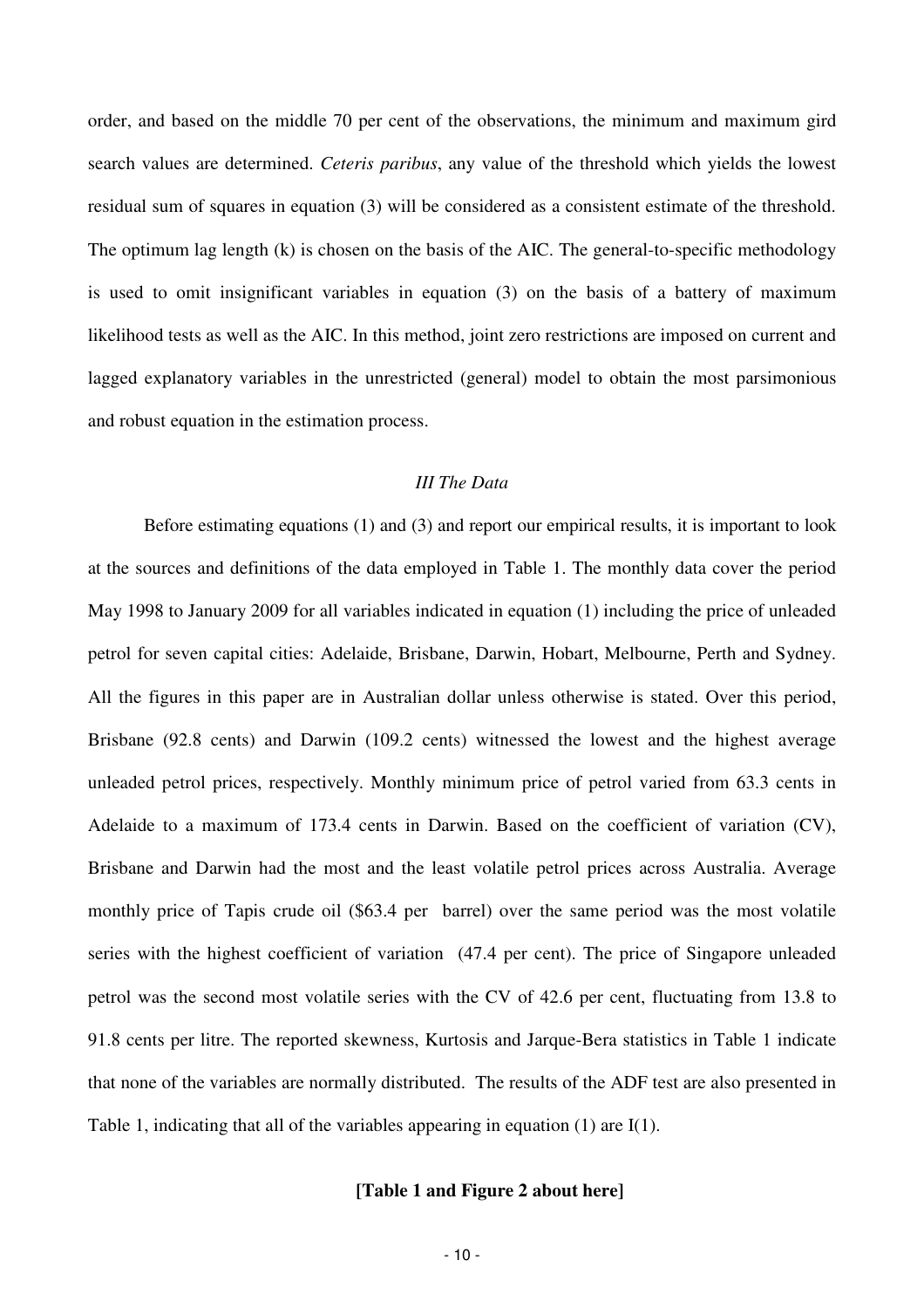The plots of the price data have been presented in Figure 2. As can be seen, petrol prices in all seven capital cities of Australia very closely follow the national average price series. While due to state government subsidy in Queensland (i.e. 8.5 cents per litre), petrol prices in Brisbane appear to be slightly below the corresponding national average price throughout the period, the opposite is the case for Darwin and Hobart. The overall average price of petrol also closely tracks the movements of both Tapis crude oil price and the Singapore petrol price. Therefore, one would expect that there would be a significant long-run relationship as formulated in equation 1 for each of the seven capital cities. Table 2 presents the results of the Johansen (1995) cointegration Trace test as stated in equation (1). Consistent with the results of the Engle-Granger test and a visual inspection of the data in Figure 2, these results also clearly indicate that there is one statistically significant cointegrating vector within each capital cities at the 0.05 level. Both the final prediction error and the Akaike Information Criterion (AIC) have consistently point to an optimal lag length of 3 for all cities except in the case of Hobart that this lag is found to be two based on the same two criteria.

#### **[Tables 2 and 3 about here]**

## *IV Empirical Results*

Table 3 present an OLS estimation of equation (1) for each of the seven capital cities over the period May 1998-January 2009. Based on the last two columns of this table, the resulting residuals from the estimated long-run equations are all I(0) at 1 per cent level of significance, supporting the notion of cointegration according to the Engle Granger (1987) two step procedure. The adjusted  $R^2$  are all very high ranging from a minimum of 0.959 for Darwin to 0.981 for Adelaide. The estimated cointegrating vectors, capturing the long-run effects of the price of Tapis crude oil  $(o_t)$  and the Singapore price of unleaded petrol  $(s_t)$  on Australia's petrol prices, are all statistically significant at 1 per cent or better with the expected positive signs. The long-run elasticity of petrol price with respect to  $o_t$  across all seven capital cities vary from a minimum of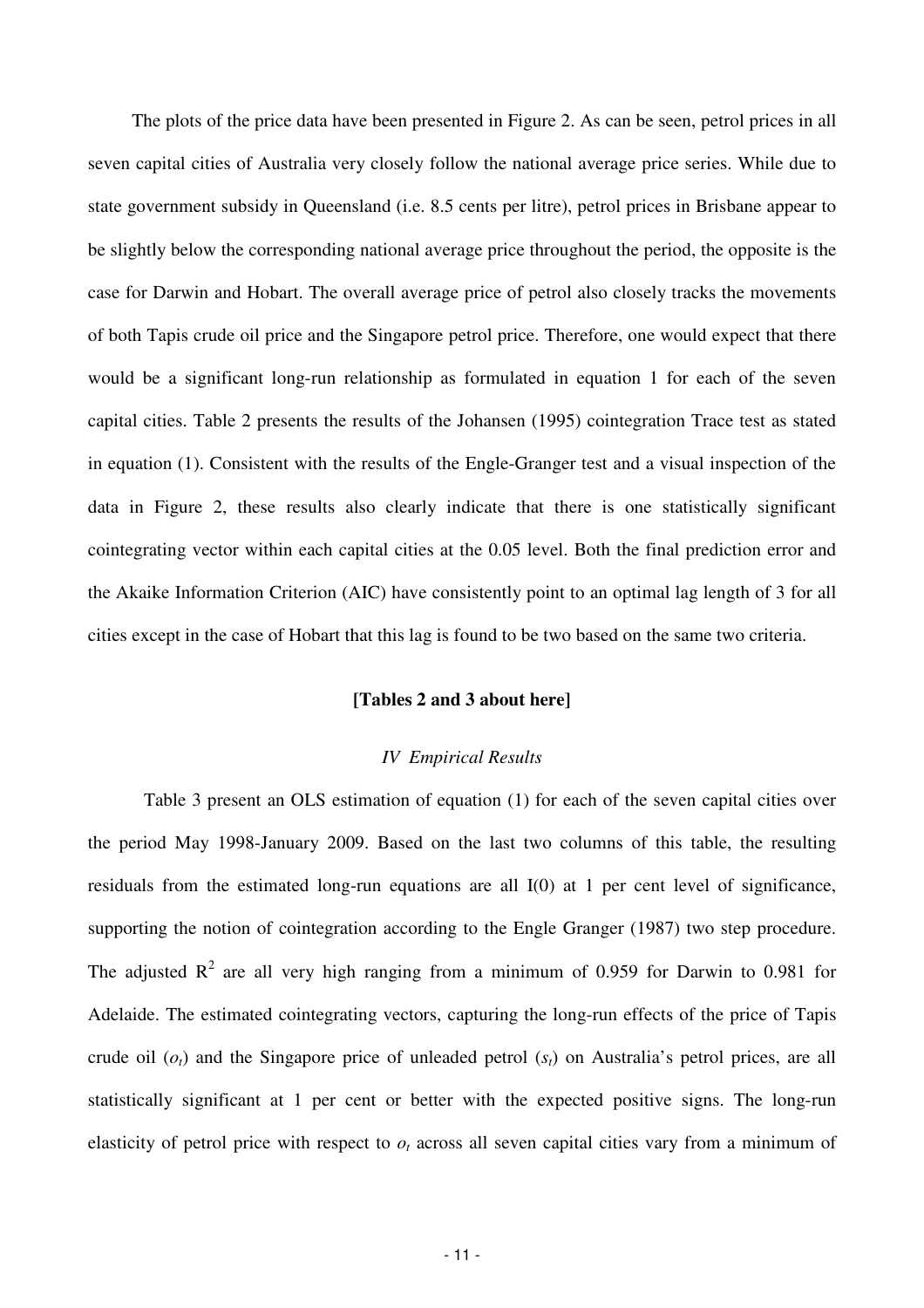0.065 in Perth to an unusually high value of 0.146 in Darwin. It should be noted that this elasticity is roughly around 0.07-0.08 mark for all other six capital cities.

The same thing can be said in relation to the long-run elasticity of petrol price with respect to *s<sup>t</sup>* . With the exception of Darwin, the Singapore petrol price elasticity can narrowly vary from a minimum of 0.261 (Hobart) to a maximum of a 0.326 (Brisbane). In the case of Sydney, for instance 10 per cent rise in  $o_t$  and  $s_t$  will result in 0.87 and 2.89 per cent increase in the price of petrol in the long-run. The time trend variable  $(T_t)$  is also highly significant and exerts a positive impact on each dependent variable. Based on these results, one can conclude that as expected both Tapis crude oil and the Singapore unleaded petrol price are the two major long-run determinants of Australian petrol price with the latter exerting a higher impact in terms of the magnitude of its estimated long-run elasticities.

Starting with a maximum lag of five  $(k=5)$  in equation (3), the general-to-specific methodology is used to omit the insignificant variables in this equation on the basis of a battery of maximum likelihood tests and the AIC as a model selection criterion. Using I(0) variables in the estimating procedure, joint zero restrictions are imposed on the explanatory variables in the general model or equation (3) to obtain the most parsimonious and robust estimators. The empirical results for the parsimonious models capturing short-run dynamics for unleaded petrol prices in seven capital cities are presented in Table 4. The estimated coefficients of the final specific models are all statistically significant at least at the 10 per cent level or better and have the expected theoretical signs. Despite being in log difference forms, these equations also performs extremely well in terms of goodness-of-fit statistics. The adjusted  $R^2$  varies from a minimum of 0.755 in Darwin to a maximum of 0.848 in Adelaide and the overall *F* test rejects the corresponding null hypothesis at the one per cent level. Furthermore, the estimated equations pass a battery of diagnostic tests and show no sign of misspecification, except for the Jarque-Bera normality test for Darwin and Hobart. The estimated coefficients have been sensibly signed, with log changes in both Tapis crude oil and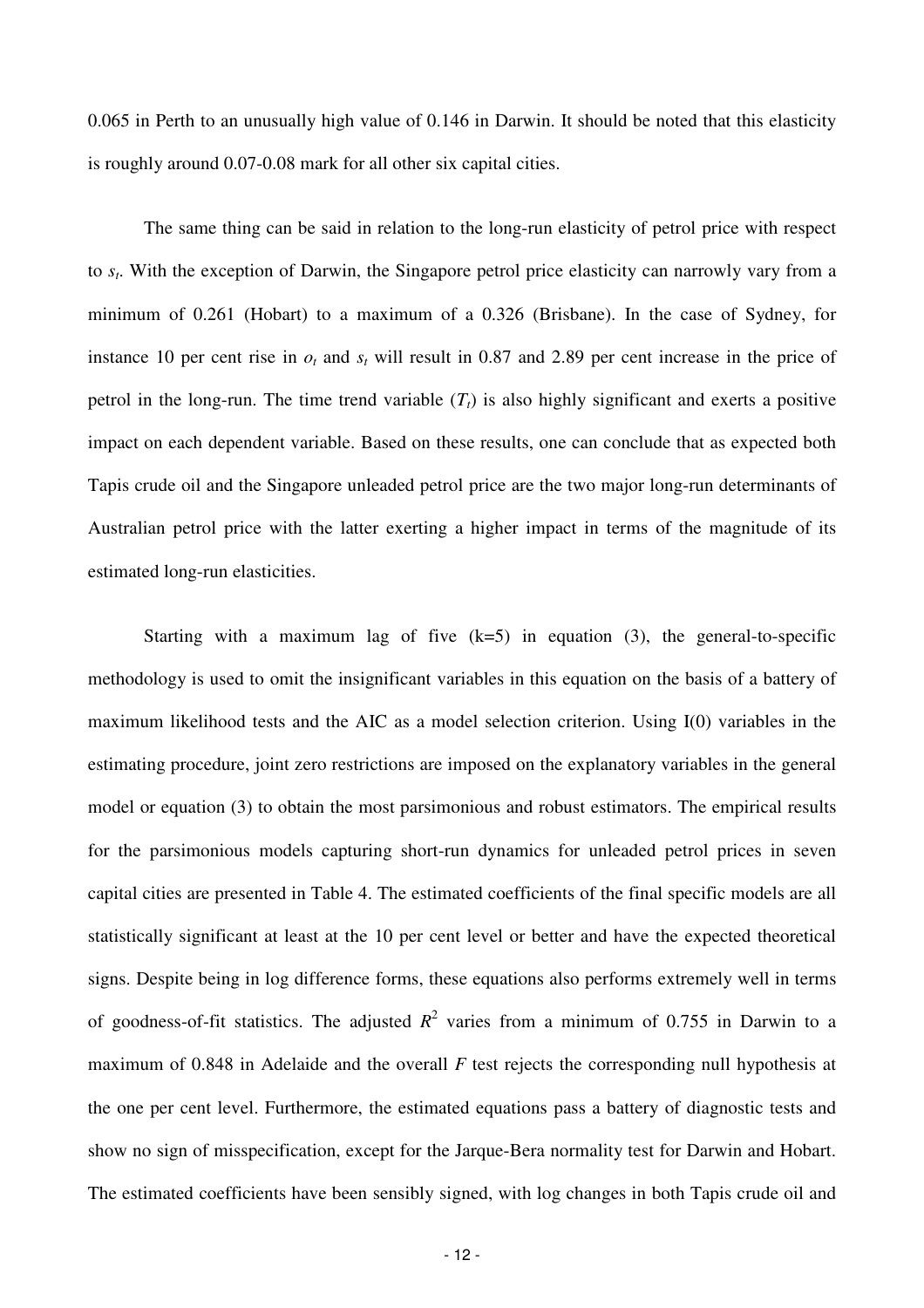the Singapore petrol price having positive short-run elasticities. Furthermore, at least one of the corresponding feedback coefficients  $(\theta^+$  and/or  $\theta^-$  or  $\theta$  ) for the *EC* term is highly significant, validating the significance of the cointegration relationship in the short-run model for petrol price. Based on the estimated short-run dynamic models presented in Table 4, the major findings of the paper have been summarised below.

### **[Table 4 about here]**

First, the Singapore price of petrol appears to be a major determinant of petrol prices for each and every capital cities in Australia not only in the long-run (See Table 3) but also in short-run (Table 4). Second, although Tapis crude oil price exerts a long-run influence on Australia's petrol prices (see Table 3), its short-run impacts are confined to only three capital cities namely Brisbane, Darwin and Sydney) occurring with two or three months delay. The log changes of crude oil price did not have any instantaneous effect on changes in petrol prices in any Australia' capital cities. Also the current and lagged values of this variable were not statistically significant for the other four cities and as a result they were not included in the estimated final equations in Table 4. It can thus be concluded that Australia's short-run petrol prices in Adelaide, Hobart, Melbourne and Perth are mainly influenced by the current or lagged (up to three months) changes in the Singapore price of petrol. The short-run variations in the price of petrol in Brisbane, Darwin and Sydney on the other hand are mainly driven not only by the current or lagged (up to two months) changes in the Singapore petrol price but also by the lagged (up to three months) changes in the Tapis crude oil price. Third, in all capital cities (with the only exception being Darwin) the short-run changes in the price of crude oil did not exert any asymmetry effects on the changes in petrol prices as 1  $H_0^1$ :  $\gamma_i^+ = \gamma_i^- \quad \forall i$  was rejected.

Fourth, except in Darwin and Hobart that  $H_0^2$ :  $\eta_i^+ = \eta_i^ \forall i$  could not be rejected, this hypothesis was rejected at the 5 per cent level of significance for the other five cities and for some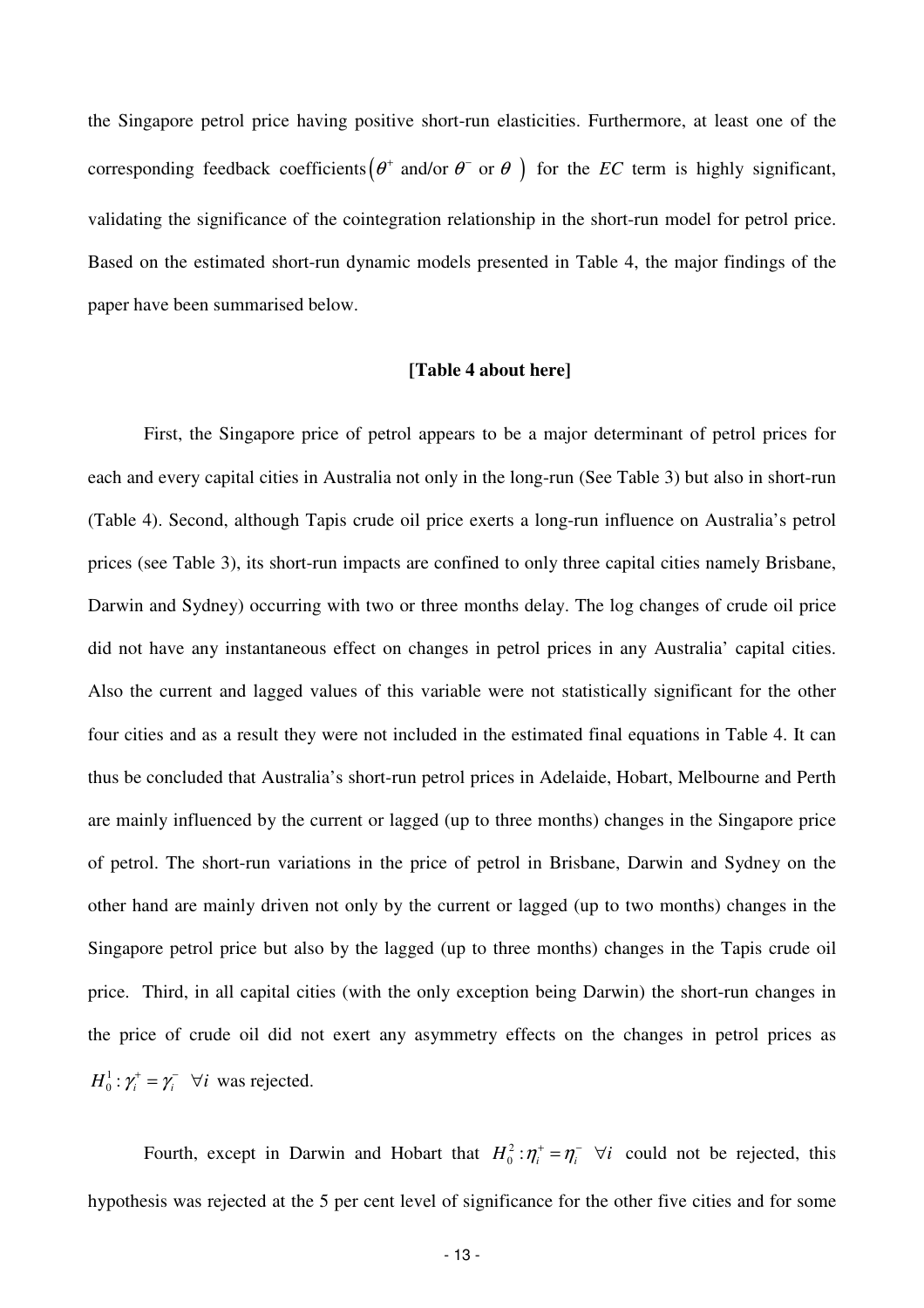values of *i*. Therefore, it can be stated that changes in the Singapore petrol prices have asymmetrical impacts on petrol prices in all capital cities except Darwin and Hobart. It is interesting to note that where significant, the estimated coefficient for  $\Delta s_{t-i}^-$  was greater than the corresponding coefficient for  $\Delta s_{t-i}^+$ . So in those capital cities for which  $H_0^2 : \eta_i^+ = \eta_i^- \quad \forall i$  were rejected, on an absolute value basis negative changes in the Singapore price could exert greater impacts on petrol prices compared to the corresponding positive changes of the same magnitude. This means for example 10 per cent decrease in  $\Delta s_{t-i}^-$  will lead to greater changes in  $\Delta p_t$  than a similar 10 per cent increase in  $\Delta s_{t-i}^+$ . This might appear to be quite favourable to consumers in the short-run but the analysis is not complete without undertaking a formal test on the third hypothesis, which is  $H_0^3$ : $\theta^+ = \theta^-$ .

Fifth, the results in Table 4 indicate that  $H_0^3$ : $\theta^+ = \theta^-$  can be rejected at 9 per cent level of significance or better for Adelaide, Brisbane, Melbourne and Sydney, supporting the asymmetric price adjustment hypothesis. For these four cities the estimated  $\theta^-$  coefficients (in terms of their absolute values) were far greater than their corresponding  $\theta^+$  coefficients. This means that according to the past data when the short-run prices are above the long-run path (see equation 2), retail suppliers in these cities on average are more inclined to reduce their price to the equilibrium level very sluggishly. But on the other hand when petrol prices are below the long-run path, retail distributors increase their prices immediately to the equilibrium level.  $|\theta_{j}^{-}|$  varies from a minimum of  $\left|-0.26\right|$  in Sydney to a maximum of  $\left|-0.55\right|$  in Brisbane, suggesting that between 26-55 per cent of the short-run deviation (i.e. under pricing) from the long-run path is eliminated each month. Based on these results if prices were above the long-run path, within 2-4 months that divergence would have disappeared. According to the magnitude of the estimated adjustment coefficients in Brisbane  $(\theta_2^- = -0.55)$  and Melbourne  $(\theta_5^- = -0.41)$ , petrol price increases are passed on to the consumer faster than price decreases.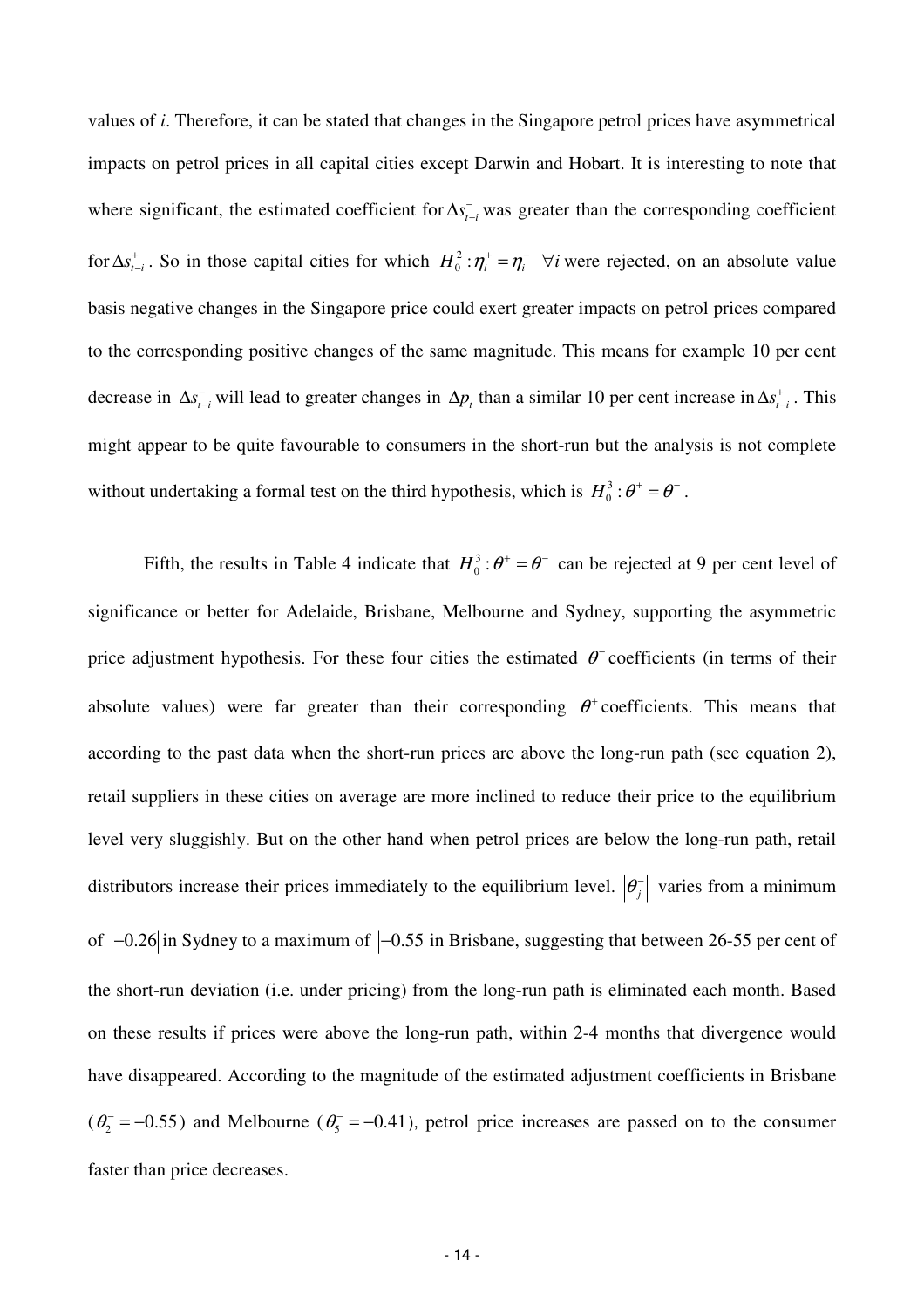However, when the short-run deviations are positive (prices are above the long-run path), the speed of adjustment coefficients are much slower and/or statistically insignificant (see the estimated coefficients of  $EC_{j_{t-1}}^+$ <sub>-1</sub> or  $\theta_j^+$  for Adelaide, Brisbane, Melbourne and Sydney). Under these circumstances, the short-term variations in prices mainly corrected through variations in  $\Delta s_{t-i}^-$  and/or  $\Delta s_{t-i}^+$  or  $\Delta s_{t-i}^-$  and to a lesser extent through the lagged changes in crude oil prices. Therefore, the asymmetric price adjustments do exist for four out of seven Australia's capital cities since  $|\theta_j^+| > |\theta_j^-|$ . As can be seen from the estimated Wald tests in Table 4 no evidence of asymmetric price adjustment was found for Darwin, Hobart and Perth. The estimated *symmetric* speed of adjustment or  $\theta_j$  are -0.118, -0.205 and -0.115 for Darwin, Hobart and Perth, respectively. Based on absolute values, the speed of adjustment for these three cities is also much lower than  $\left|\theta_j^-\right|$ obtained for the other four cities. <sup>3</sup>

Sixth, the month-of-the year effects are significant in only four out of seven cities: positive impacts on average petrol price changes in December (Adelaide, Brisbane and Melbourne) and November (Brisbane) and negative impacts on the average price of petrol in Perth in both January and April. There are three possible explanations for the asymmetric response of petrol prices: (a) the oligopolistic price coordination theory (e.g Borenstein et al., 1997), (b) the production and inventory cost of adjustment (e.g. Kaufmann and Laskowski, 2005), and (c) the search theory (Johnson, 2002). Based on oligopolistic coordination theory, an increase in the price volatility can lead to a faster response of petrol prices to an oil price decrease and a reduction in the degree of asymmetry in the petrol price response. According to the search theory, an increase in retail price of petrol raises the incentive to search for a lower priced retail outlet, while a decrease in the price lowers the incentive to search. Peltzman (2000) also believes various measures of imperfect

-

 $3\,$  It should be noted that the optimum threshold values ranged (expressed in natural logarithm) from a minimum of -0.0204 (Adelaide) to a maximum of 0.0512 (Darwin), translating to 0.97 cents and 1.05 cents, respectively. Since the threshold value  $(\tau)$  is so close to zero (when the dotted and solid graphs intersect each other in Figure 1), the optimum value will be in vicinity of points a, b and c in Figure 1.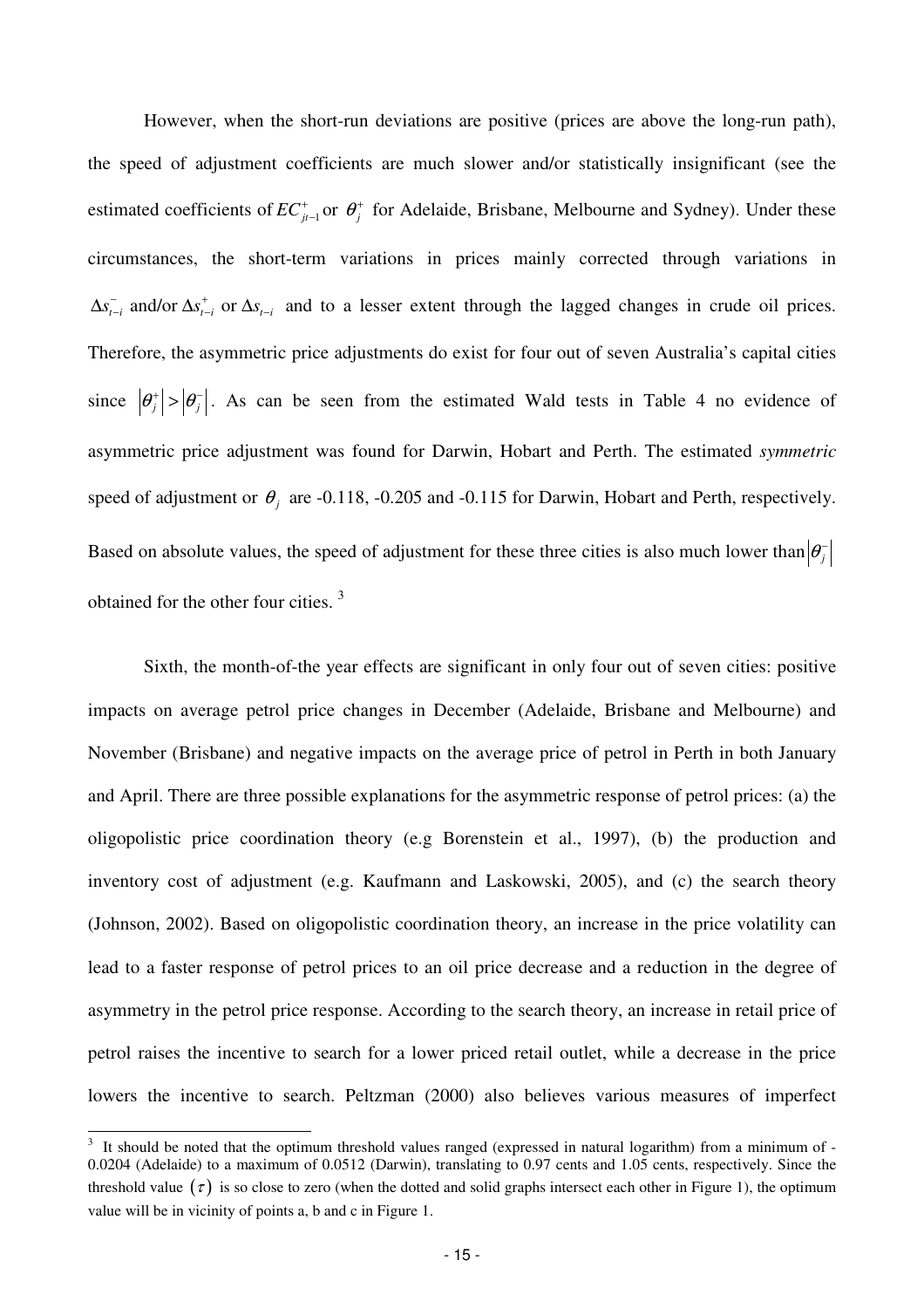competition, inventory cost, inflation-related asymmetric menu costs, and input price volatility determine the degree of such an asymmetry.

### *V Concluding Remarks*

This paper tests the asymmetric responses of petrol prices at retail level to the positive and negative changes in each of the major sources of petrol price rises which are (1) Tapis crude oil prices; and (2) the Singapore petrol prices. The asymmetric effect of the error-correction term, representing the price deviation from its long-run path, has also been tested in the proposed models. This means that the negative and positive deviations from the long-run equilibrium prices are also allowed to exert asymmetric effects in the short-run error correction model.

It is found that in the long-run petrol prices in Australia are mainly determined by both Tapis crude oil and the Singapore unleaded petrol price, with the latter exerting a higher impact in terms of the magnitude of its estimated long-run elasticities. The results indicate that in the case of a short-run price perturbation, petrol price increases are mostly passed on to the consumer faster than price decreases. In four major capital cities (i.e. Adelaide, Brisbane Melbourne and Sydney), it is found that  $|\theta_i^-| > |\theta_i^+|$ , providing convincing evidence in support of asymmetric price adjustments and the Bacon's (1991) "rockets-and-feathers hypothesis". In other word, petrol prices respond quickly following negative deviation from the long-run patch and there would be much slower adjustment speed when petrol prices are above the long-run equilibrium path. One can thus argue that there are a significant degree of market inefficiency and/or collusion or tacit collusion, requiring a closer government price monitoring and scrutiny.

 Of course these results are very aggregate and not specific enough to policy formulation. Future research can use more disaggregated data to provide relevant region-specific policy implications. For example, to achieve this, one can purchase daily data for 113 sample retail petrol stations over the same period (1998-2009) across seven states from the Australian Automobile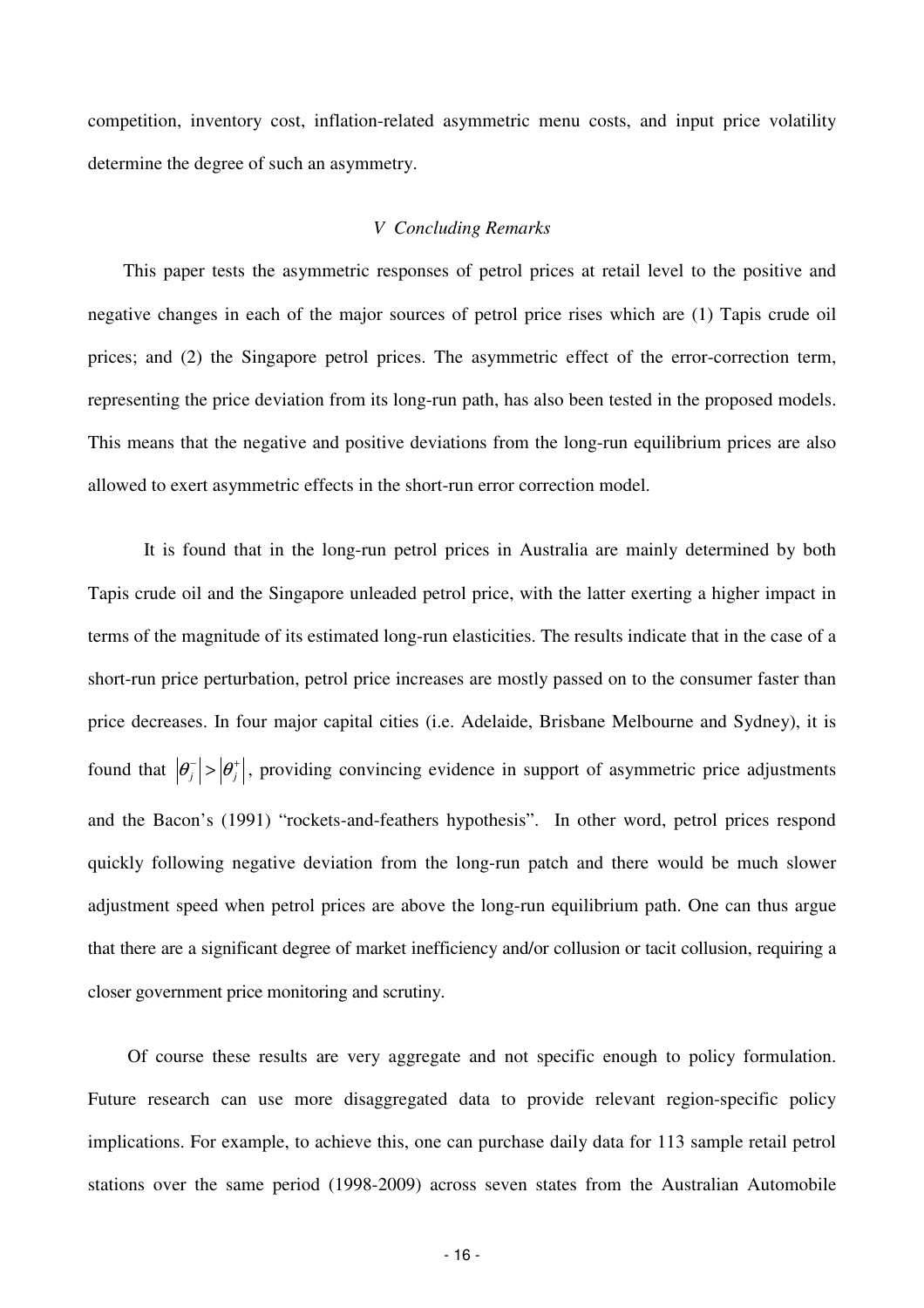Association. The results of such a disaggregated analysis can then assist relevant government and private agencies (such as the ACCC, the Australian Automobile Association, Australian Institute of Petroleum, FuelWatch and MotorMouth etc.), which can play an important role in market efficiency and consumers' protection. For instance, motorists can find out in which sample retail outlet and/or geographical areas petrol price increases are passed on to them (if any) faster than price decreases and vice versa. The use of aggregated data can mask the existing price differences in small regional towns and rural areas. However, based on aggregate results this paper finds enough evidence for overall asymmetric price responses, justifying an urgent need for conducting further research and monitoring/regulating the price of petrol set by major oil companies in Australia. The use of more disaggregated data can make the retail and wholesale petrol markets more transparent by rigorously examining and testing the asymmetric petrol price responses arising from all of its possible external sources and providing region-specific recommendations.

#### REFERENCES

- Al-Gudhea, S., Kenc, T. and Dibooglu, S. (2007), 'Do Retail Gasoline Prices Rise More Readily Than They Fall? A Threshold Cointegration Approach', *Journal of Economics and Business*, **59**, 560–74
- Australian Competition and Consumer Commission (1996), *Inquiry into the Petroleum Products Declaration*, Australian Government Publishing Service, Canberra.
- Australian Competition and Consumer Commission (2007), *Petrol prices and Australian consumers: Report of the ACCC Inquiry Into the Price of Unleaded Petrol*, December, Australian Government Publishing Service, Canberra.
- Bachmeier, L.J. and Griffin, J.M. (2003), 'New Evidence on Asymmetric Gasoline Price Responses', *The Review of Economics and Statistics*, **85**(3), 772–76
- Bacon, R.W. (1991), 'Rockets and Feathers: The Asymmetric Speed of Adjustment of U.K. Retail Gasoline Prices to Cost Changes,' *Energy Economics*, **13**, 211–18.
- Balke, N.S., Brown, S.P.A., and Yu¨cel, M.K. (1998), 'Gasoline and Crude Oil Prices: An asymmetric Relationship?', *Federal Reserve Bank of Dallas Economic Review*, First Quarter, 2– 11.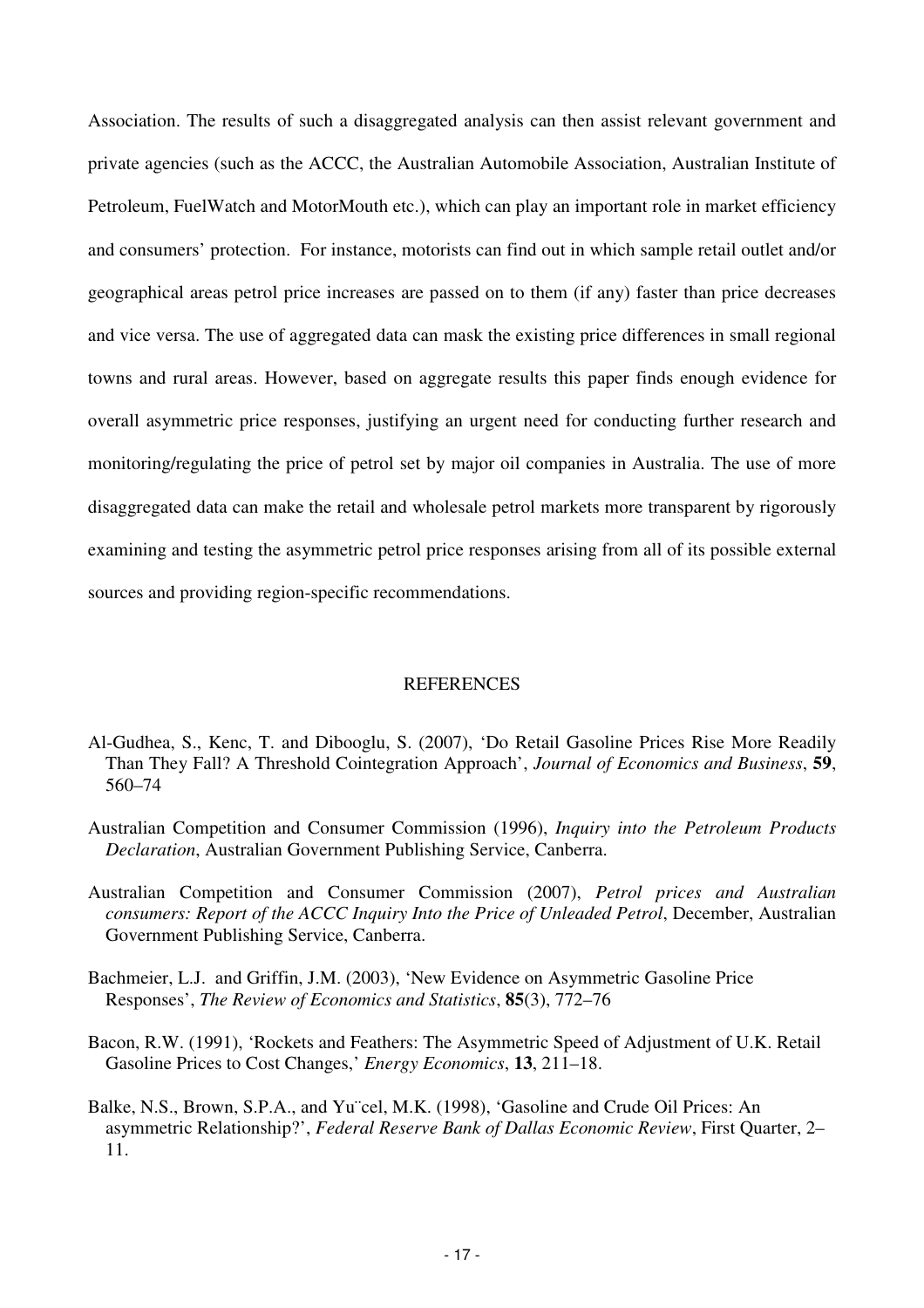- Borenstein, S., Cameron, A.C., and Gilbert, R. (1997), 'Do Gasoline Prices Respond Asymmetrically to Crude Oil Price Changes?, *Quarterly Journal of Economics*, **112**, 305–339.
- Chen, L.H, Finney, M. and Lai, K.S. (2005), 'A Threshold Cointegration Analysis of Asymmetric Price Transmission from Crude Oil to Gasoline Prices', *Economics Letters*, **89**, 233–39.
- Enders, W., and Granger, C.W.J. (1998), 'Unit-Root Tests and Asymmetric Adjustment with an Example Using the Term Structure of Interest Rates', *Journal of Business and Economic Statistics*, **16**(3), 304–11.
- Enders, W., and Siklos, P.L. (2001), Cointegration and Threshold Adjustment', *Journal of Business and Economic Statistics*, **19**, 166–76.
- Engle, R. F. and Granger, C.W.J. 1987, 'Cointegration and Error Correction: Representation, Estimation and Testing', *Econometrica*, **55**, 251-76.
- FuelWatch (2009), 'Petrol Prices Explained', accessed 10 February 2009 (http://www.fuelwatch.wa.gov.au/info/dsp\_petrol\_prices.cfm ).
- Galeotti, M., Lanza, A., and Manera, M. (2003), 'Rockets and Feathers Revisited: An International Comparison on European Gasoline Markets, *Energy Economics*, **25**, 175–90.
- Godby, R., Lintner, A.M., Stengos, T. and Wandschneider, B. (2000), 'Testing for Asymmetric Pricing in the Canadian Retail Gasoline Market', *Energy Economics*, **22**, 349–368.
- Granger, C.W.J. and Lee, T.H. (1989), 'Investigation of Production, Sales and Inventory Relationships Using Multicointegration and Non-symmetric Error Correction Models', *Journal of Applied Econometrics*, **4**, S145-S159.
- Hansen, B.E. and Seo, B. (2002), 'Testing for Two-Regime Threshold Cointegration in Vector Error-Correction Models', *Journal of Econometrics*, **110**, 293-318.
- Industry Commission (1994), *Petroleum Products, Report No. 40*, July. Australian Government Publishing Service, Canberra.
- Johansen, S. (1995), *Likelihood-based Inference in Cointegrated Vector Autoregressive Models*, Oxford University Press, Oxford.
- Johnson, R.N. (2002), 'Search Costs, Lags and Prices at the Pump', *Review of Industrial Organization*, **20**, 33– 50.
- Karrenbrock, J.D. (1991), 'The Behaviour of Retail Gasoline Prices: Symmetric or not?', *Federal Reserve Bank of St. Louis*, **73**, 19– 29.
- Kaufmann, R.K., and Laskowski, C. (2005), 'Causes for an Asymmetric Relation Between the Price of Crude Oil and Refined Petroleum Products', *Energy Policy*, **33**, 1587– 96.
- MacKinnon, J. G., Haug, A.A. and Michelis, L. (1999), 'Numerical Distribution Functions of Likelihood Ratio Tests for Cointegration,' *Journal of Applied Econometrics*, **14**, 563-577.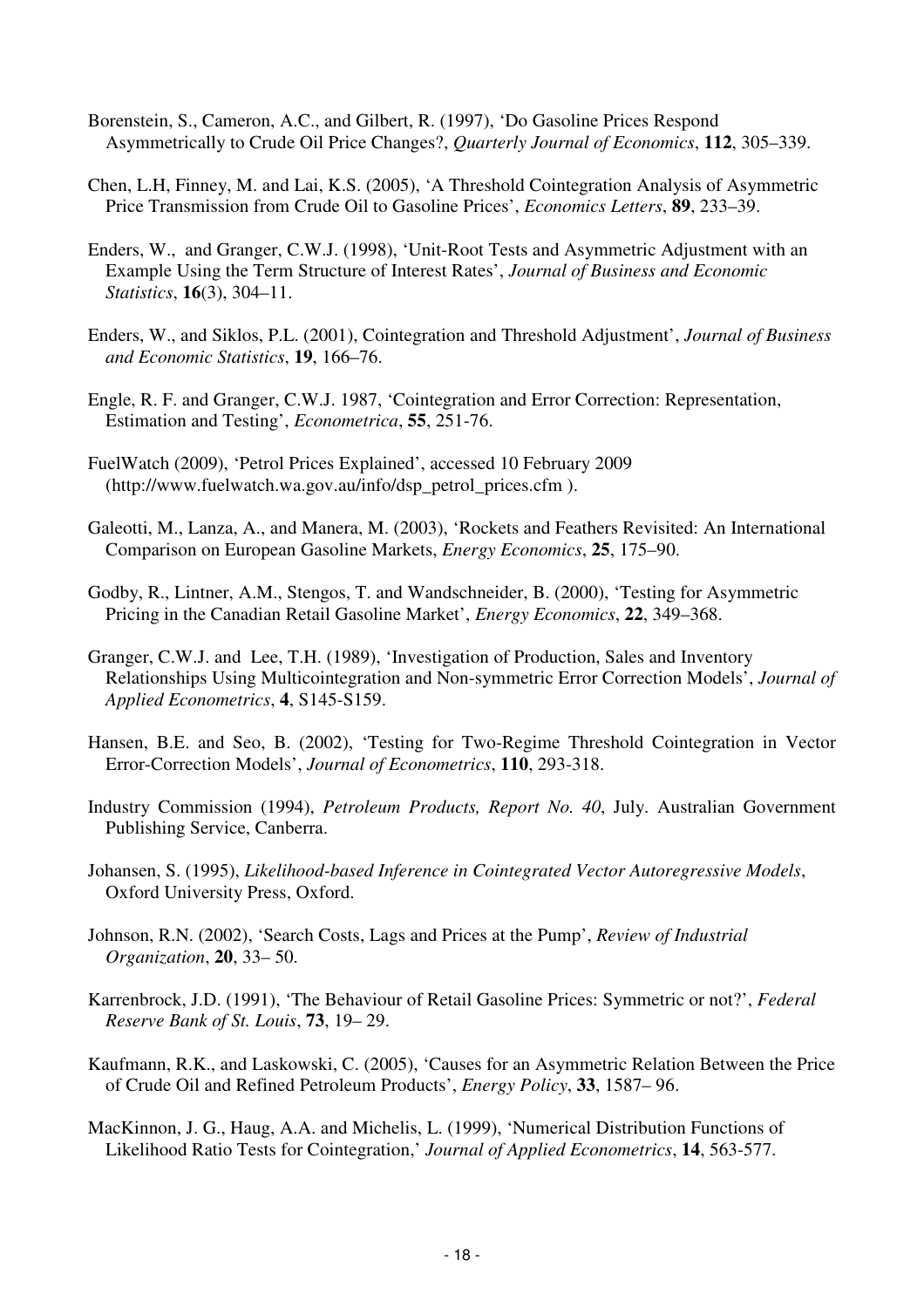- Peltzman, S. (2000), 'Prices Rise Faster than They Fall', *Journal of Political Economy*, **108**, 466– 502.
- Queensland Parliament (2006) 'Inquiry into Petrol Pricing in Queensland', Legislative Assembly of Queensland, April 2006, Brisbane.
- Radchenko, S. (2005), 'Oil Price Volatility and the Asymmetric Response of Gasoline Prices to Oil Price Increases and Decreases', *Energy Economics*, **27**, 708–30.
- Reilly, B. and Witt, R. (1998), 'Petrol Price Asymmetries Revisited', *Energy Economics*, **20**, 297- 308
- Valadkhani, A. and Mitchell, W.F. (2002), 'Assessing the Impact of Changes in Petroleum Prices on Inflation and Household Expenditures in Australia', *Australian Economic Review*, **35**(2), 122- 32.
- Walker, G. Murphy, T. and Hicks, J. (1997), 'Country Petrol Pricing: Evidence and Recommendations', *Australasian Journal of Regional Studies*, **3**(1), 85-98.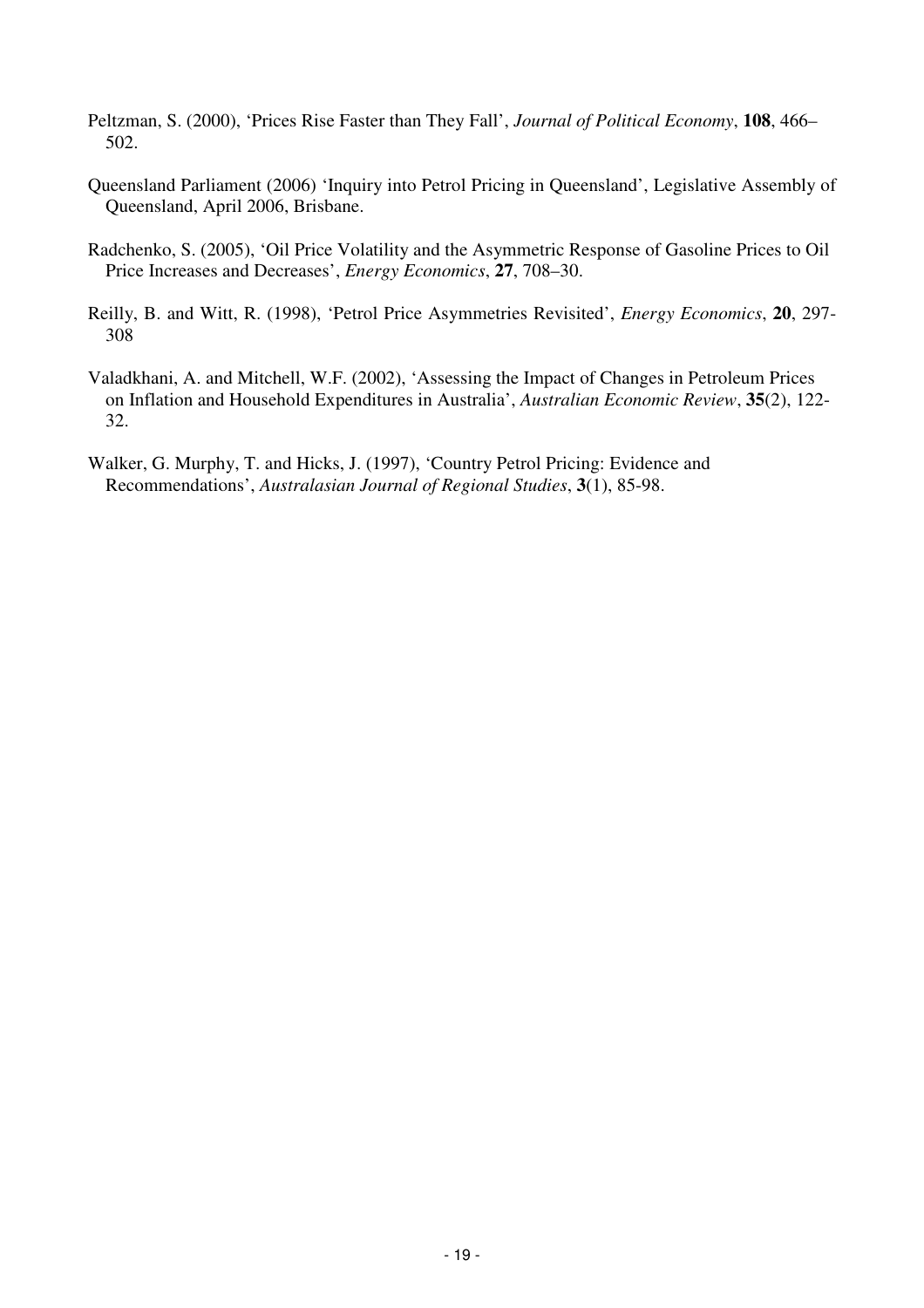

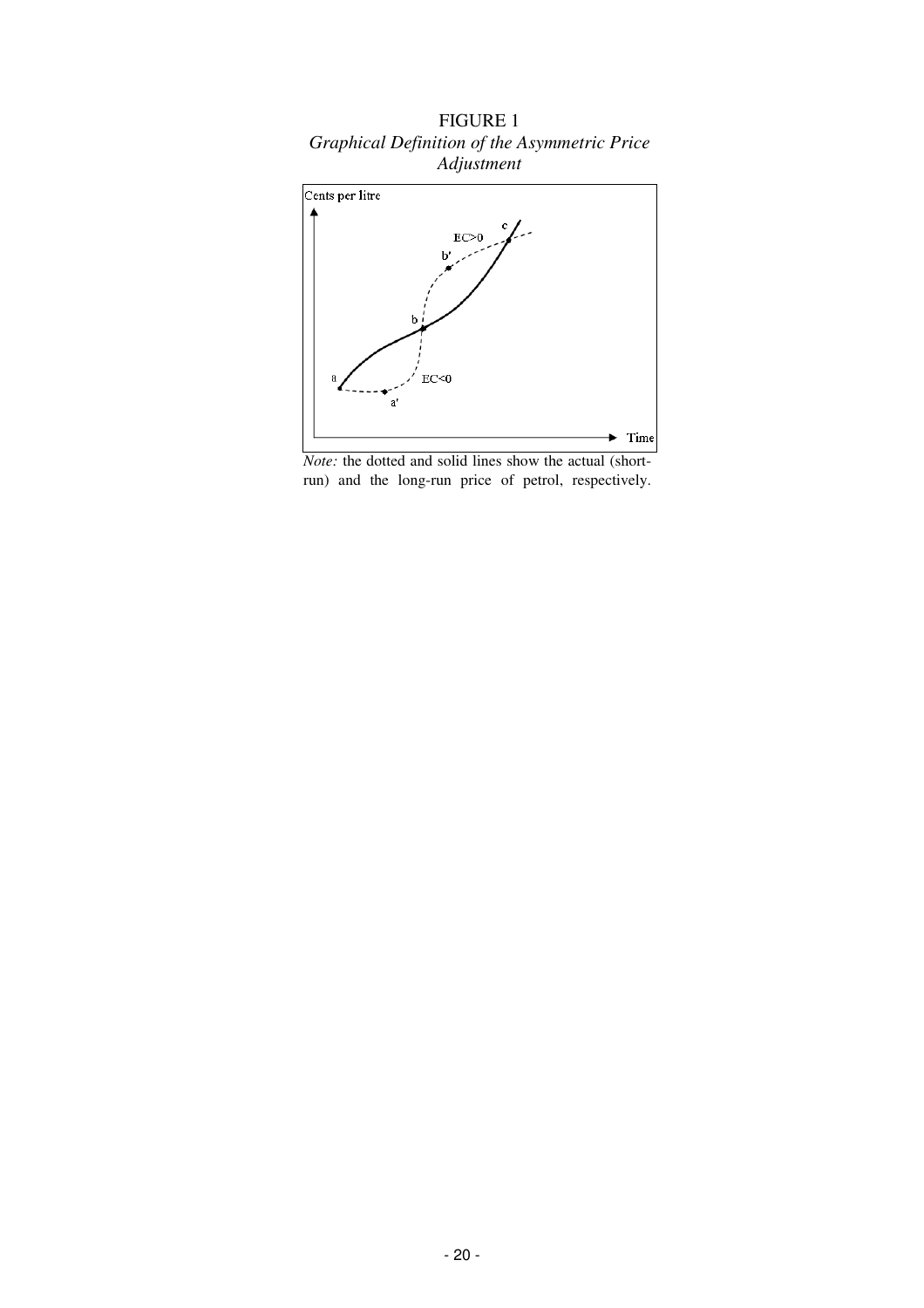| sources and Definitions of the monthly Data Employed (may 1770- January 2007) |                  |                  |                  |                                      |                  |                  |                  |                                            |                                                    |                  |
|-------------------------------------------------------------------------------|------------------|------------------|------------------|--------------------------------------|------------------|------------------|------------------|--------------------------------------------|----------------------------------------------------|------------------|
| Variable                                                                      |                  |                  |                  | Unleaded petrol price $(P_{ii})$ in: |                  |                  |                  | $O_t$                                      | $S_{t}$                                            | $E_t$            |
| Description                                                                   | Adelaide         | <b>Brisbane</b>  | Darwin           | Hobart                               | Melbourne        | Perth            | Sydney           | Tapis crude oil<br>spot price <sup>6</sup> | Singapore<br>unleaded<br>petrol price <sup>6</sup> | Exchange<br>rate |
| Sources                                                                       | AAA <sup>1</sup> | AAA <sup>1</sup> | AAA <sup>1</sup> | AAA <sup>1</sup>                     | AAA <sup>1</sup> | AAA <sup>1</sup> | AAA <sup>1</sup> | EIA <sup>2</sup>                           | EIA <sup>3</sup>                                   | $RBA^5$          |
| Unit                                                                          | Cents per        | Cents per        | Cents per        | Cents per                            | Cents per        | Cents per        | Cents per        | FOB \$A per                                | FOB Cents                                          | \$US per \$A     |
|                                                                               | litre            | litre            | litre            | litre                                | litre            | litre            | litre            | Barrel                                     | per litre <sup>4</sup>                             |                  |
| Mean                                                                          | 100.6            | 92.8             | 109.2            | 106.7                                | 100.1            | 100.4            | 101.6            | 63.4                                       | 42.8                                               | 0.68             |
| Maximum                                                                       | 160.1            | 153.4            | 173.4            | 170.1                                | 161.4            | 157.6            | 160.8            | 156.1                                      | 91.8                                               | 0.96             |
| Minimum                                                                       | 63.3             | 56.4             | 73.1             | 70.1                                 | 63.4             | 66.2             | 66.4             | 17.4                                       | 13.8                                               | 0.49             |
| Std. Dev.                                                                     | 23.3             | 23.7             | 23.9             | 23.5                                 | 23.7             | 22.3             | 23.0             | 30.0                                       | 18.3                                               | 0.12             |
| CV                                                                            | 23.2             | 25.5             | 21.9             | 22.0                                 | 23.7             | 22.2             | 22.6             | 47.4                                       | 42.6                                               | 17.6             |
| <b>Skewness</b>                                                               | 0.536            | 0.576            | 0.647            | 0.618                                | 0.586            | 0.583            | 0.588            | 0.801                                      | 0.638                                              | 0.35             |
| Kurtosis                                                                      | 2.60             | 2.50             | 2.59             | 2.65                                 | 2.55             | 2.56             | 2.59             | 3.33                                       | 2.77                                               | 2.34             |
| Jarque-Bera                                                                   | 7.04             | 8.49             | 9.88             | 8.87                                 | 8.50             | 8.36             | 8.34             | 14.37                                      | 9.04                                               | 4.9              |
| P-value                                                                       | 0.03             | 0.01             | 0.01             | 0.01                                 | 0.01             | 0.02             | 0.02             | 0.00                                       | 0.01                                               | 0.08             |
| Level form                                                                    | $Ln(P_1)=p_1$    | $Ln(P_2)=p_2$    | $Ln(P_3)=p_3$    | $Ln(P_4)=p_4$                        | $Ln(P_5)=p_5$    | $Ln(P_6)=p_6$    | $Ln(P_7)=p_7$    | $Ln(O)=o$                                  | $Ln(S)=s$                                          | $Ln(E)=e$        |
| ADF test                                                                      | $-1.52$          | $-1.59$          | $-1.35$          | $-1.64$                              | $-1.62$          | $-1.68$          | $-1.65$          | $-1.81$                                    | $-1.79$                                            | $-1.35$          |
| P-Value                                                                       | 0.52             | 0.49             | 0.61             | 0.46                                 | 0.47             | 0.44             | 0.46             | 0.37                                       | 0.39                                               | 0.61             |
| Optimum lag                                                                   | 8                | 3                | 2                | $\overline{2}$                       | 2                | 2                | $\overline{2}$   | 2                                          | 2                                                  |                  |
| First                                                                         | $\Delta p_I$     | $\Delta p_2$     | $\Delta p_3$     | $\Delta p_4$                         | $\Delta p_5$     | $\Delta p_6$     | $\Delta p_7$     | $\Delta o$                                 | $\Delta s$                                         | $\Delta e$       |
| difference                                                                    |                  |                  |                  |                                      |                  |                  |                  |                                            |                                                    |                  |
| ADF test                                                                      | $-5.14$          | $-7.43$          | $-8.14$          | $-7.37$                              | $-8.42$          | $-8.59$          | $-8.43$          | $-9.06$                                    | $-9.22$                                            | $-9.78$          |
| P-Value                                                                       | 0.00             | 0.00             | 0.00             | 0.00                                 | 0.00             | 0.00             | 0.00             | 0.00                                       | 0.00                                               | 0.00             |
| Optimum lag                                                                   | 7                | $\overline{2}$   |                  |                                      |                  |                  |                  | $\Omega$                                   |                                                    | $\overline{0}$   |

TABLE 1 *Sources and Definitions of the Monthly Data Employed (May 1998- January 2009)* 

*Notes:* 

1. Australian Automobile Association: www.aaa.asn.au/issues/petrol.htm

2. Energy Information Administration: http://tonto.eia.doe.gov/dnav/pet/pet\_pri\_spt\_s1\_d.htm

3. Energy Information Administration: http://tonto.eia.doe.gov/dnav/pet/hist/rp15sin5d.htm

4. Gallon has been converted to litre assuming 1gallon=3.785 litre

5. Reserve Bank of Australia: http://www.rba.gov.au/Statistics/HistoricalExchangeRates/index.html

6.  $O_t$  and  $S_t$  were in the US dollars and US cents, respectively but they were converted to the Australian currency using the RBA's exchange rate.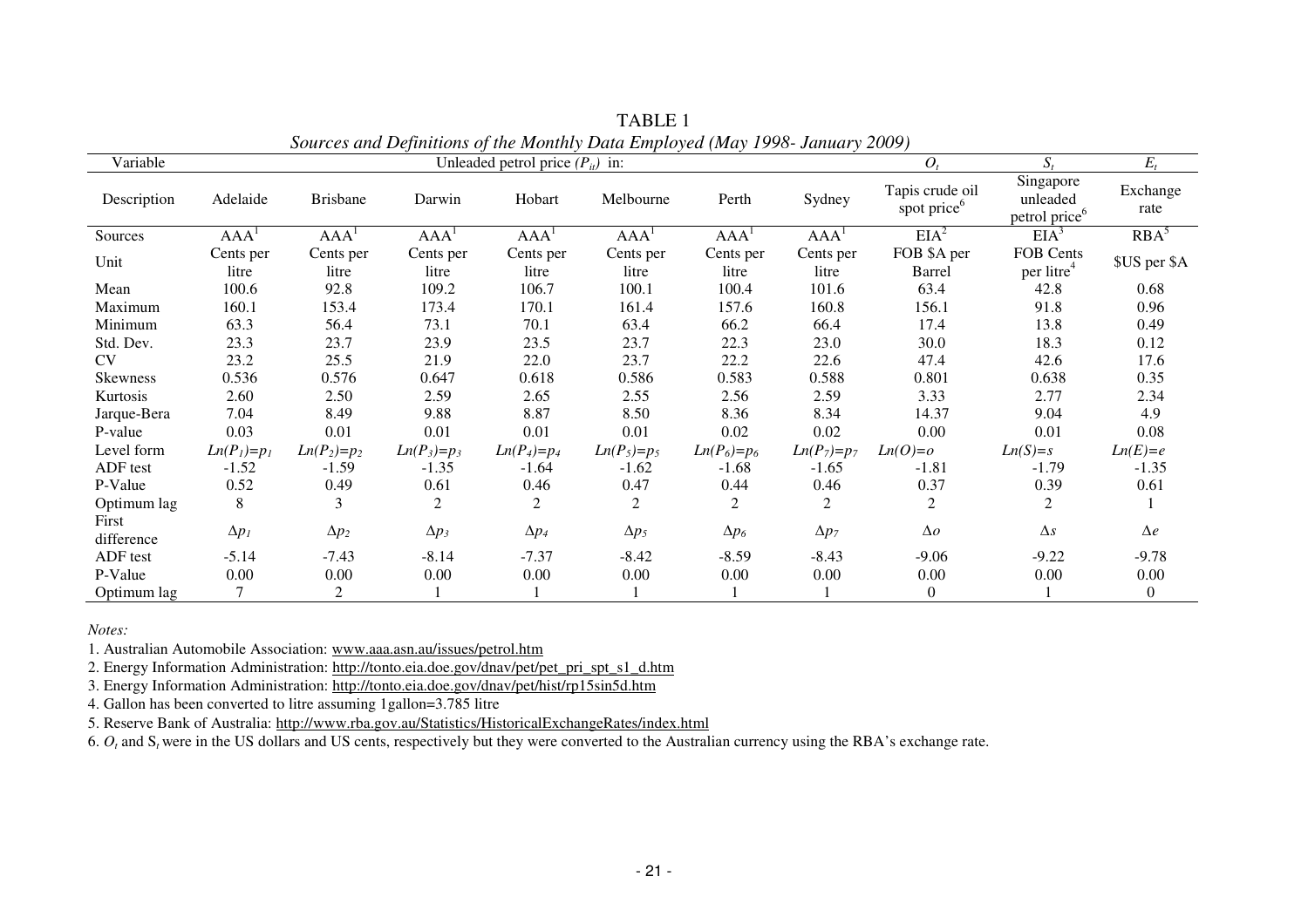

FIGURE 2

*Source:* See Table 1.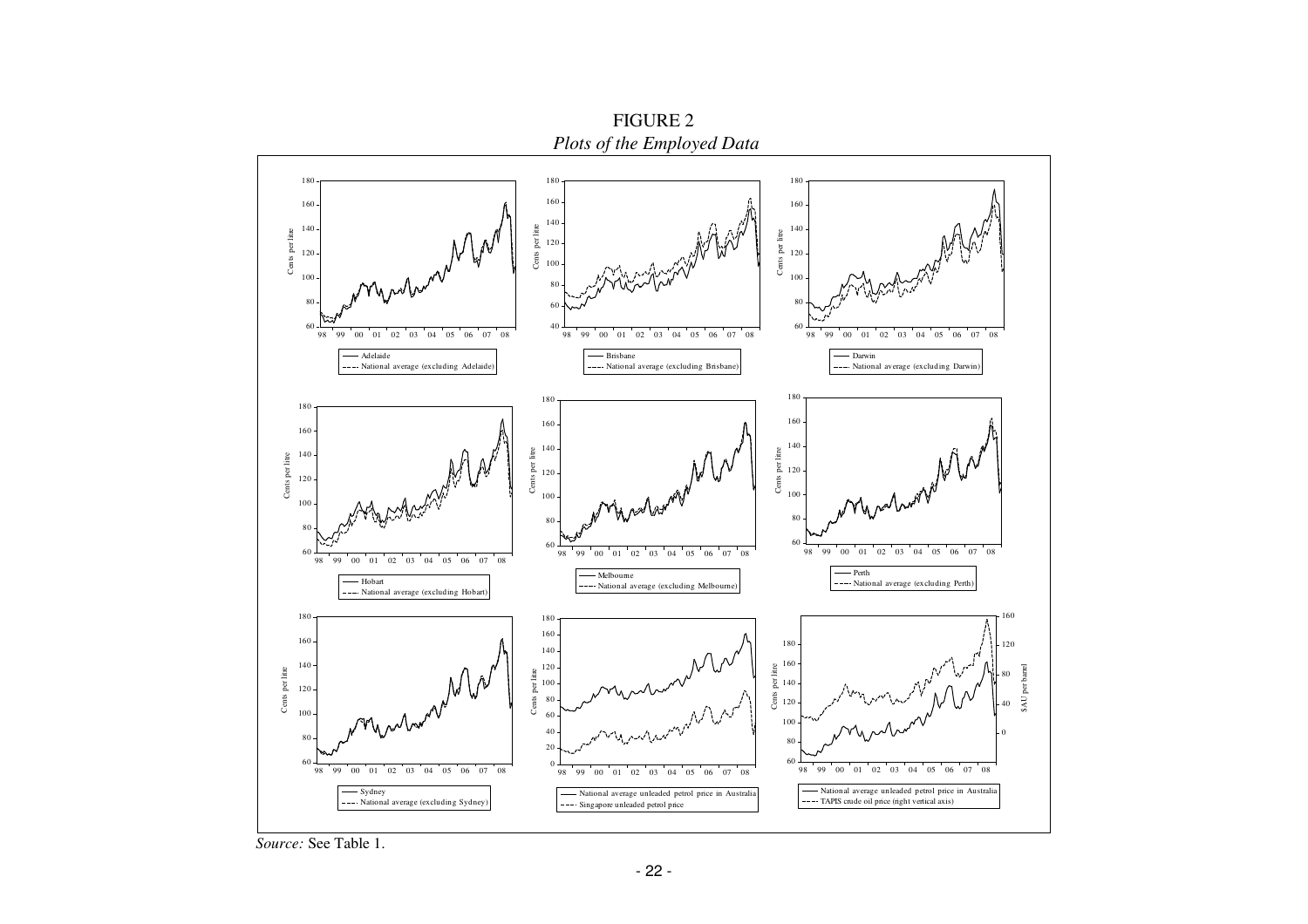|                                      |            | <b>Trace Cointegration Test Results</b> |                           |               |                |
|--------------------------------------|------------|-----------------------------------------|---------------------------|---------------|----------------|
| Hypothesized<br>no. of CE(s)<br>for: | Eigenvalue | Trace<br>Statistic                      | 0.05<br>Critical<br>Value | $P-$<br>value | Optimum<br>lag |
| Adelaide                             |            |                                         |                           |               | $\overline{3}$ |
| None                                 | 0.315      | 66.42                                   | 42.92                     | 0.00          |                |
| At most 1                            | 0.101      | 19.20                                   | 25.87                     | 0.27          |                |
| At most 2                            | 0.046      | 5.89                                    | 12.52                     | 0.47          |                |
| <b>Brisbane</b>                      |            |                                         |                           |               | 3              |
| None                                 | 0.319      | 63.69                                   | 42.92                     | 0.00          |                |
| At most 1                            | 0.073      | 15.76                                   | 25.87                     | 0.51          |                |
| At most 2                            | 0.049      | 6.25                                    | 12.52                     | 0.43          |                |
| Darwin                               |            |                                         |                           |               | $\overline{2}$ |
| None                                 | 0.259      | 55.22*                                  | 42.92                     | 0.00          |                |
| At most 1                            | 0.071      | 17.51                                   | 25.87                     | 0.38          |                |
| At most 2                            | 0.063      | 8.17                                    | 12.52                     | 0.24          |                |
| Hobart                               |            |                                         |                           |               | $\overline{2}$ |
| None                                 | 0.312      | 67.79 <sup>*</sup>                      | 42.92                     | 0.00          |                |
| At most 1                            | 0.098      | 20.58                                   | 25.87                     | 0.20          |                |
| At most 2                            | 0.059      | 7.61                                    | 12.52                     | 0.29          |                |
| Melbourne                            |            |                                         |                           |               | 3              |
| None                                 | 0.321      | 64.29 <sup>*</sup>                      | 42.92                     | 0.00          |                |
| At most 1                            | 0.073      | 15.93                                   | 25.87                     | 0.50          |                |
| At most 2                            | 0.050      | 6.41                                    | 12.52                     | 0.41          |                |
| Perth                                |            |                                         |                           |               | 3              |
| None                                 | 0.310      | $61.88*$                                | 42.92                     | 0.00          |                |
| At most 1                            | 0.076      | 15.49                                   | 25.87                     | 0.53          |                |
| At most 2                            | 0.044      | 5.63                                    | 12.52                     | 0.51          |                |
| Sydney                               |            |                                         |                           |               | 3              |
| None                                 | 0.312      | 64.47                                   | 42.92                     | 0.00          |                |
| At most 1                            | 0.085      | 17.68                                   | 25.87                     | 0.37          |                |
| At most 2                            | 0.052      | 6.64                                    | 12.52                     | 0.38          | **             |

TABLE 2

Note:  $*$  denotes rejection of the hypothesis at the 0.05 level; and \*\* denotes the MacKinnon-Haug-Michelis (1999) p-values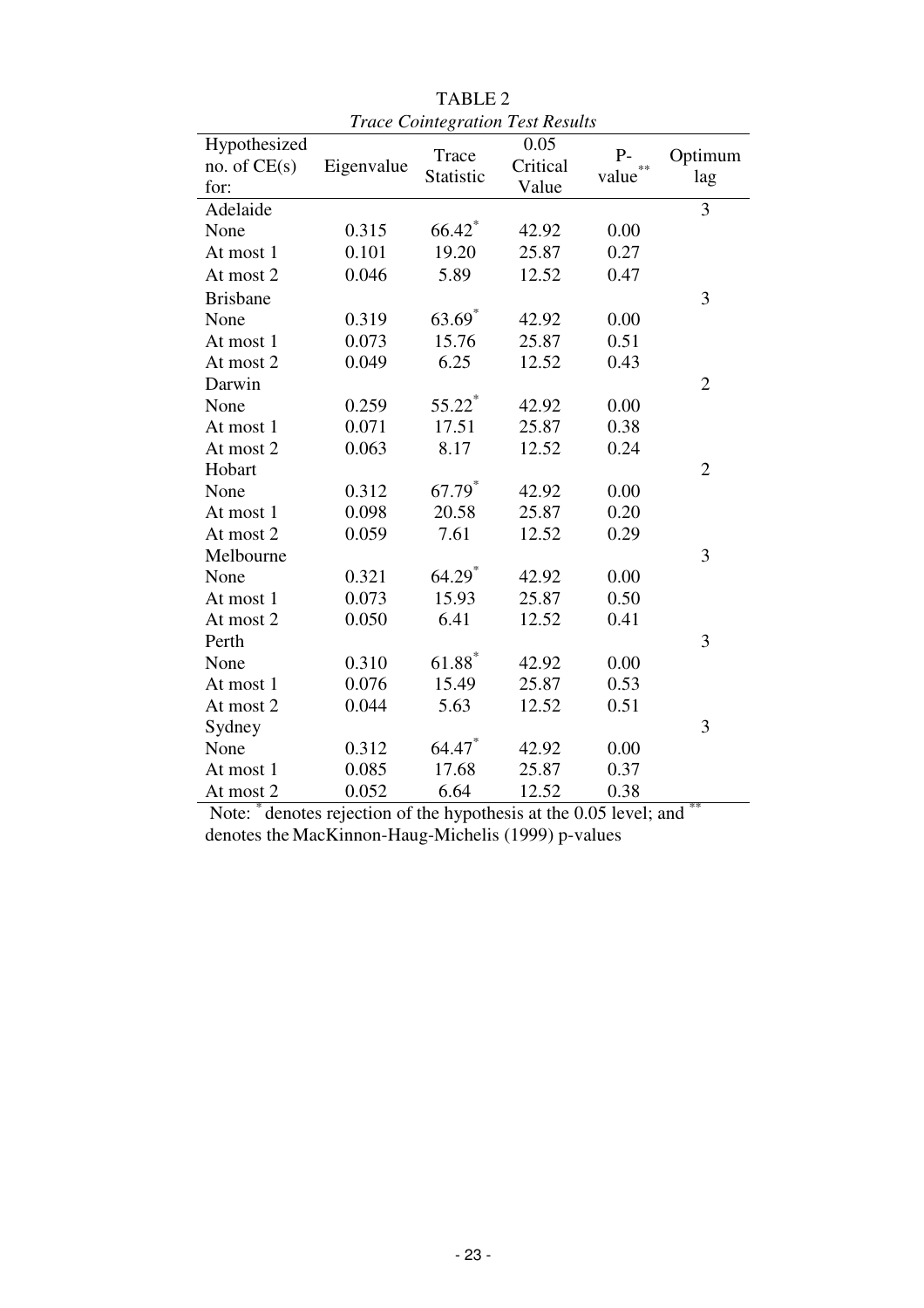| Dependent<br>variable | $R^2$ | $\overline{R}^2$<br>Identifier |             | Long-Kun Determinants of Onteaucu I etrol I rices in Captual Chies of Australia (1770m05-2007m01) | Cointegrating vectors |         | F-stat. | Residuals | $ADF$ p-      |          |
|-----------------------|-------|--------------------------------|-------------|---------------------------------------------------------------------------------------------------|-----------------------|---------|---------|-----------|---------------|----------|
| $Ln(P_{it})$          |       |                                |             | Intercept                                                                                         | $O_t$                 | $S_t$   | $T_t$   |           | ADF $t$ ratio | value    |
| Adelaide              | 0.981 | 0.980                          | Coefficient | 2.574                                                                                             | 0.074                 | 0.325   | 0.001   | 2095      |               |          |
|                       |       |                                | t-ratio     | 37.7                                                                                              | 2.5                   | 9.8     | 7.9     |           | $-5.31$       | $0.00\,$ |
|                       |       |                                | p-value     | 0.00                                                                                              | 0.01                  | 0.00    | 0.00    | 0.00      |               |          |
| <b>Brisbane</b>       | 0.980 | 0.979                          | Coefficient | 2.448                                                                                             | 0.073                 | 0.326   | 0.002   | 2007      |               |          |
|                       |       |                                | t-ratio     | 32.1                                                                                              | 2.2                   | $8.8\,$ | 10.3    |           | $-4.73$       | $0.00\,$ |
|                       |       |                                | p-value     | 0.00                                                                                              | 0.03                  | 0.00    | 0.00    |           |               |          |
| Darwin                | 0.959 | 0.958                          | Coefficient | 3.123                                                                                             | 0.146                 | 0.169   | 0.002   | 980       |               |          |
|                       |       |                                | $t$ -ratio  | 34.1                                                                                              | 3.7                   | 3.8     | 7.8     |           | $-4.53$       | 0.00     |
|                       |       |                                | p-value     | 0.00                                                                                              | 0.00                  | 0.00    | 0.00    |           |               |          |
| Hob                   | 0.966 | 0.965                          | Coefficient | 2.915                                                                                             | 0.080                 | 0.261   | 0.002   | 1184      |               |          |
|                       |       |                                | $t$ -ratio  | 34.5                                                                                              | 2.2                   | 6.4     | 7.7     |           | $-4.51$       | 0.00     |
|                       |       |                                | p-value     | 0.00                                                                                              | 0.03                  | 0.00    | 0.00    | 0.00      |               |          |
| Melbourne             | 0.976 | 0.975                          | Coefficient | 2.643                                                                                             | 0.084                 | 0.299   | 0.002   | 1683      |               |          |
|                       |       |                                | t-ratio     | 34.3                                                                                              | 2.5                   | 8.0     | 8.4     |           | $-4.28$       | 0.00     |
|                       |       |                                | p-value     | 0.00                                                                                              | 0.01                  | 0.00    | 0.00    |           |               |          |
| Perth                 | 0.972 | 0.972                          | Coefficient | 2.750                                                                                             | 0.065                 | 0.295   | 0.001   | 1468      |               |          |
|                       |       |                                | $t$ -ratio  | 35.62                                                                                             | 1.9                   | 7.9     | 7.8     |           | $-4.15$       | 0.00     |
|                       |       |                                | p-value     | 0.00                                                                                              | 0.05                  | 0.00    | 0.00    | 0.00      |               |          |
| Sydney                | 0.974 | 0.973                          | Coefficient | 2.712                                                                                             | 0.087                 | 0.289   | 0.001   | 1562      |               |          |
|                       |       |                                | t-ratio     | 35.5                                                                                              | 2.6                   | 7.8     | 7.3     |           | $-4.08$       | 0.00     |
|                       |       |                                | p-value     | 0.00                                                                                              | 0.01                  | 0.00    | 0.00    | 0.00      |               |          |

TABLE 3 *Long-Run Determinants of Unleaded Petrol Prices in Capital Cities of Australia (1998M05-2009M01)*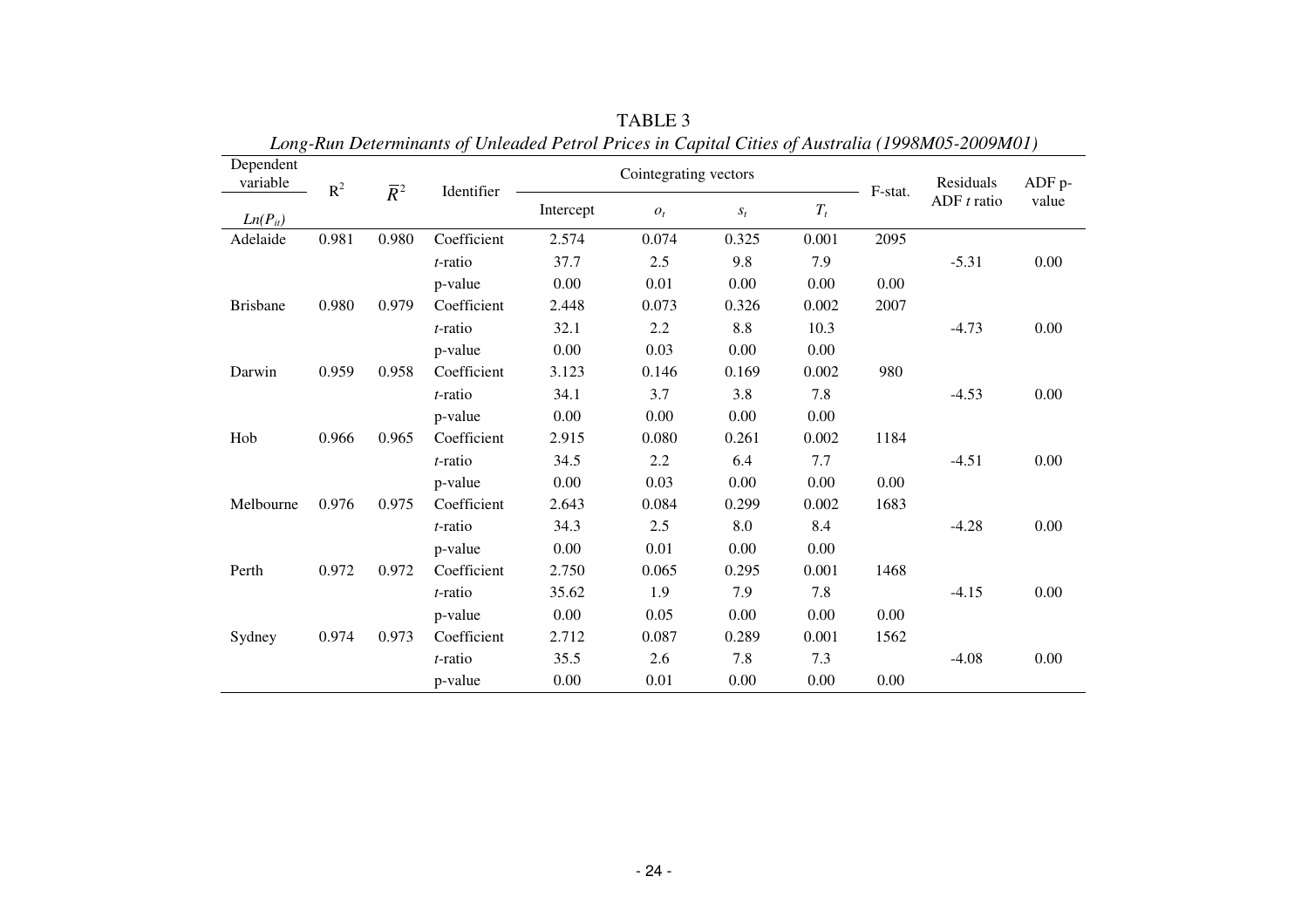| The functive short trail $D$ framed models for Changes at 1 chort rices (1996). 2009.1.101 |                   |           |                  |                   |                  |                  |  |
|--------------------------------------------------------------------------------------------|-------------------|-----------|------------------|-------------------|------------------|------------------|--|
| <b>Explanatory variables</b>                                                               | Adelaide          |           |                  | <b>Brisbane</b>   |                  |                  |  |
|                                                                                            | Coefficient       | $t$ stat. | P-value          | Coefficient       | $t$ stat.        | P-value          |  |
| Intercept                                                                                  | $-0.001391$       | $-0.6$    | 0.5265           | $-0.005749$       | $-1.8$           | 0.0781           |  |
| $\Delta o_{t-2}$                                                                           |                   |           |                  | 0.053153          | 2.1              | 0.0388           |  |
|                                                                                            |                   |           |                  |                   |                  |                  |  |
| $\Delta o_{t-2}^-$                                                                         |                   |           |                  |                   |                  |                  |  |
| $\Delta o_{t-3}^-$                                                                         |                   |           |                  |                   |                  |                  |  |
|                                                                                            |                   |           |                  |                   |                  |                  |  |
| $\Delta s_{t}$                                                                             | 0.325082          | 19        | $\boldsymbol{0}$ | 0.337             | 17               | $\boldsymbol{0}$ |  |
| $\Delta s_t^-$                                                                             |                   |           |                  |                   |                  |                  |  |
| $\Delta s_t^+$                                                                             |                   |           |                  |                   |                  |                  |  |
|                                                                                            |                   |           |                  |                   |                  |                  |  |
| $\Delta s_{t-1}$                                                                           | 0.17175           | 10        | $\boldsymbol{0}$ | 0.234349          | 6.2              | $\boldsymbol{0}$ |  |
|                                                                                            |                   |           |                  |                   |                  |                  |  |
| $\Delta s_{t-2}$                                                                           |                   |           |                  |                   |                  |                  |  |
| $\Delta s_{t-2}^-$                                                                         |                   |           |                  | 0.084541          | 2.4              | 0.018            |  |
| $\Delta s_{t-3}^-$                                                                         |                   |           |                  |                   |                  |                  |  |
|                                                                                            | 0.081019          | 2.6       | 0.0113           |                   |                  |                  |  |
| $EC_{jt-1}$                                                                                |                   |           |                  |                   |                  |                  |  |
|                                                                                            |                   |           |                  |                   |                  |                  |  |
| $EC_{it-1}^-$                                                                              | $-0.350122$       | $-2.7$    | 0.0078           | $-0.545676$       | $-4.4$           | $\boldsymbol{0}$ |  |
| ${\cal EC}_{jt-1}^+$                                                                       | $-0.117606$       | $-1.4$    | 0.1536           | 0.003718          | $\boldsymbol{0}$ | 0.9662           |  |
| DUM-January                                                                                |                   |           |                  |                   |                  |                  |  |
| DUM-April                                                                                  |                   |           |                  |                   |                  |                  |  |
| DUM-November                                                                               |                   |           |                  | 0.014493          | 2.1              | 0.0419           |  |
| DUM-December                                                                               | 0.012381          | 1.9       | 0.058            | 0.017727          | 2.6              | 0.0117           |  |
| $\Delta p_{it-1}$                                                                          |                   |           |                  |                   |                  |                  |  |
|                                                                                            |                   |           |                  | $-0.228877$       | $-2.7$           | 0.0069           |  |
| Asymmetric test on the EC term                                                             | <b>Statistics</b> |           | P-Value          | <b>Statistics</b> |                  | P-Value          |  |
| $H_0$ : $\theta^+$ = $\theta^-$                                                            | $F(1,110)=2.65$   |           | 0.09             | $F(1,116)=10.63$  |                  | 0.00             |  |
| EC:                                                                                        |                   |           |                  |                   |                  |                  |  |
| Lower value of grid for the threshold                                                      | $-0.0299$         |           |                  | $-0.0332$         |                  |                  |  |
| upper value of grid for the threshold                                                      | 0.0367            |           |                  | 0.0380            |                  |                  |  |
| Optimal value                                                                              | $-0.0204$         |           |                  | $-0.0177$         |                  |                  |  |
| $R^2$                                                                                      | 0.858             |           |                  | 0.846             |                  |                  |  |
| $\overline{R}^2$                                                                           | 0.848             |           |                  | 0.834             |                  |                  |  |
| F-statistic                                                                                | 85.5              |           | $0.00\,$         | 70.9              |                  | 0.00             |  |
| <b>DW</b>                                                                                  | 2.02              |           |                  | 1.94              |                  |                  |  |
| Diagnostic tests                                                                           |                   |           |                  |                   |                  |                  |  |
| Jarque-Bera                                                                                | 0.57              |           | 0.75             | 3.76              |                  | 0.16             |  |
| Breusch-Godfrey Serial Correlation LM F                                                    |                   |           |                  |                   |                  |                  |  |
| Test:                                                                                      |                   |           |                  |                   |                  |                  |  |
| 2 lags                                                                                     | 1.80              |           | 0.17             | 0.24              |                  | 0.79             |  |
| 4 lags                                                                                     | 1.60              |           | 0.18             | 1.17              |                  | 0.33             |  |
| 8 lags                                                                                     | 1.64              |           | 0.14             | 0.96              |                  | 0.47             |  |
| Heteroskedasticity Tests<br>Breusch-Pagan-Godfrey F test                                   | 1.50              |           | 0.19             | 0.70              |                  | 0.70             |  |
| <b>ARCH F test</b>                                                                         |                   |           |                  |                   |                  |                  |  |
| 1 lag                                                                                      | 0.00              |           | 1.00             | 0.05              |                  | 0.83             |  |
| 2 lags                                                                                     | 0.51              |           | 0.60             | 1.11              |                  | 0.33             |  |
| 4 lags                                                                                     | 1.60              |           | 0.18             | 0.92              |                  | 0.40             |  |
| White F test                                                                               |                   |           |                  |                   |                  |                  |  |
| With cross terms                                                                           | 0.71              |           | 0.90             | 0.85              |                  | 0.73             |  |
| Without cross terms                                                                        | 0.85              |           | 0.57             | 0.97              |                  | 0.47             |  |
| Ramsey RESET F Test:                                                                       | 2.10              |           | 0.32             | 1.66              |                  | 0.20             |  |

TABLE 4 *Asymmetric Short-Run Dynamic models for Changes in Petrol Prices (1998M05-2009M01)*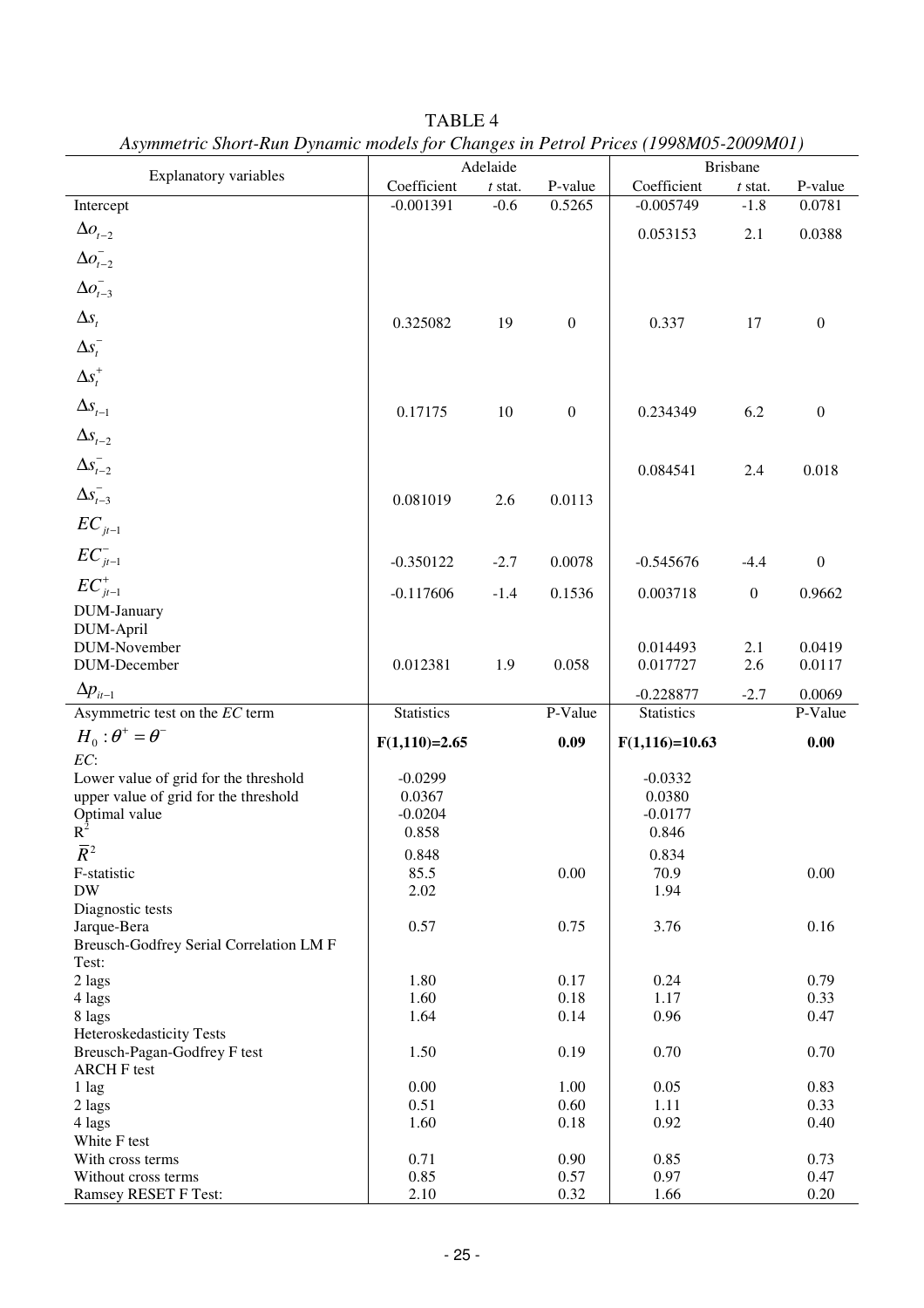| $\mu$ , $\mu$ , $\mu$ , $\mu$ , $\mu$ , $\mu$ , $\mu$ , $\mu$ , $\mu$ , $\mu$ , $\mu$ , $\mu$ , $\mu$ , $\mu$ , $\mu$ , $\mu$ , $\mu$ , $\mu$ , $\mu$ , $\mu$ , $\mu$ , $\mu$ , $\mu$ , $\mu$ , $\mu$ , $\mu$ , $\mu$ , $\mu$ , $\mu$ , $\mu$ , $\mu$ , $\mu$ |                 | Darwin    |         |                 | Hobart    |         |
|---------------------------------------------------------------------------------------------------------------------------------------------------------------------------------------------------------------------------------------------------------------|-----------------|-----------|---------|-----------------|-----------|---------|
| Explanatory variables                                                                                                                                                                                                                                         | Coefficient     | $t$ stat. | P-value | Coefficient     | $t$ stat. | P-value |
| Intercept                                                                                                                                                                                                                                                     | 0.0051          | 2.5       | 0.01    | 0.0002          | 0.1       | 0.92    |
|                                                                                                                                                                                                                                                               |                 |           |         |                 |           |         |
| $\Delta o_{t-2}$                                                                                                                                                                                                                                              |                 |           |         |                 |           |         |
| $\Delta o^-_{t-2}$                                                                                                                                                                                                                                            | 0.0859          | 2.5       | 0.01    |                 |           |         |
| $\Delta o_{t-3}^-$                                                                                                                                                                                                                                            | 0.0754          | 2.2       | 0.03    |                 |           |         |
| $\Delta s_t$                                                                                                                                                                                                                                                  |                 |           |         |                 |           |         |
|                                                                                                                                                                                                                                                               | 0.1782          | 11.5      | 0.00    | 0.1970          | 11.7      | 0.00    |
| $\Delta s_t^-$                                                                                                                                                                                                                                                |                 |           |         |                 |           |         |
| $\Delta s_t^+$                                                                                                                                                                                                                                                |                 |           |         |                 |           |         |
| $\Delta s_{t-1}$                                                                                                                                                                                                                                              | 0.1568          | 9.7       | 0.00    | 0.1932          | 10.4      | 0.00    |
| $\Delta s_{\textit{t}-2}$                                                                                                                                                                                                                                     | 0.0344          | 1.9       | 0.07    | 0.0489          | 2.8       | 0.01    |
|                                                                                                                                                                                                                                                               |                 |           |         |                 |           |         |
| $\Delta s_{t-2}^{-}$<br>$\Delta s_{t-3}^{-}$                                                                                                                                                                                                                  |                 |           |         |                 |           |         |
| $EC_{jt-1}$                                                                                                                                                                                                                                                   |                 |           |         |                 |           |         |
| $EC_{it-1}^-$                                                                                                                                                                                                                                                 | $-0.1178$       | $-2.8$    | 0.01    | $-0.2053$       | $-4.0$    | 0.00    |
|                                                                                                                                                                                                                                                               |                 |           |         |                 |           |         |
| $EC^+_{j t-1}$                                                                                                                                                                                                                                                |                 |           |         |                 |           |         |
| DUM-January                                                                                                                                                                                                                                                   |                 |           |         |                 |           |         |
| DUM-April                                                                                                                                                                                                                                                     |                 |           |         |                 |           |         |
| DUM-November                                                                                                                                                                                                                                                  |                 |           |         |                 |           |         |
| DUM-December                                                                                                                                                                                                                                                  |                 |           |         |                 |           |         |
| $\Delta p_{it-1}$                                                                                                                                                                                                                                             |                 |           |         |                 |           |         |
| Asymmetric test on the EC term                                                                                                                                                                                                                                | Statistics      |           | P-Value | Statistics      |           | P-Value |
| $H_0$ : $\theta^+ = \theta^-$                                                                                                                                                                                                                                 | $F(1,117)=1.57$ |           | 0.21    | $F(1,121)=1.41$ |           | 0.24    |
| EC:                                                                                                                                                                                                                                                           |                 |           |         |                 |           |         |
| Lower value of grid for the threshold                                                                                                                                                                                                                         | $-0.0515$       |           |         | $-0.0378$       |           |         |
| upper value of grid for the threshold                                                                                                                                                                                                                         | 0.0513          |           |         | 0.0446          |           |         |
| Optimal value                                                                                                                                                                                                                                                 | 0.0512          |           |         | 0.0433          |           |         |
| $R^2$                                                                                                                                                                                                                                                         | 0.767           |           |         | 0.773           |           |         |
| $\overline{R}^2$                                                                                                                                                                                                                                              | 0.755           |           |         | 0.765           |           |         |
| F-statistic                                                                                                                                                                                                                                                   | 64.6            |           | 0.00    | 103.8           |           | 0.00    |
| $\rm{DW}$                                                                                                                                                                                                                                                     | 2.02            |           |         | 2.09            |           |         |
| Diagnostic tests                                                                                                                                                                                                                                              |                 |           |         |                 |           |         |
| Jarque-Bera                                                                                                                                                                                                                                                   | 14.12           |           | 0.00    | 19.65           |           | 0.00    |
| Breusch-Godfrey Serial Correlation LM F                                                                                                                                                                                                                       |                 |           |         |                 |           |         |
| Test:                                                                                                                                                                                                                                                         |                 |           |         |                 |           |         |
| 2 lags                                                                                                                                                                                                                                                        | 2.29            |           | 0.11    | 0.42            |           | 0.66    |
| 4 lags                                                                                                                                                                                                                                                        | 1.27            |           | 0.29    | 0.40            |           | 0.81    |
| 8 lags                                                                                                                                                                                                                                                        | 0.89            |           | 0.53    | 0.33            |           | 0.95    |
| Heteroskedasticity Tests                                                                                                                                                                                                                                      |                 |           |         |                 |           |         |
| Breusch-Pagan-Godfrey F test                                                                                                                                                                                                                                  | 0.59            |           | 0.73    | 1.53            |           | 0.20    |
| <b>ARCH F test</b>                                                                                                                                                                                                                                            |                 |           |         |                 |           |         |
| 1 lag                                                                                                                                                                                                                                                         | 0.05            |           | 0.82    | 0.22            |           | 0.64    |
| 2 lags                                                                                                                                                                                                                                                        | 0.09            |           | 0.91    | 0.74            |           | 0.48    |
| 4 lags                                                                                                                                                                                                                                                        | 0.52            |           | 0.72    | 0.41            |           | 0.80    |
| 8 lags                                                                                                                                                                                                                                                        | 0.36            |           | 0.94    | 0.14            |           | 1.00    |
| White F test                                                                                                                                                                                                                                                  |                 |           |         |                 |           |         |
| With cross terms                                                                                                                                                                                                                                              | 0.65            |           | 0.90    | 0.74            |           | 0.73    |
| Without cross terms                                                                                                                                                                                                                                           | 1.72            |           | 0.12    | 0.33            |           | 0.86    |
| Ramsey RESET F Test:                                                                                                                                                                                                                                          | 1.29            |           | 0.26    | 1.11            |           | 0.29    |

TABLE 4 (continued) *Asymmetric Short-Run Dynamic models for Changes in Petrol Prices (1998M05-2009M01)*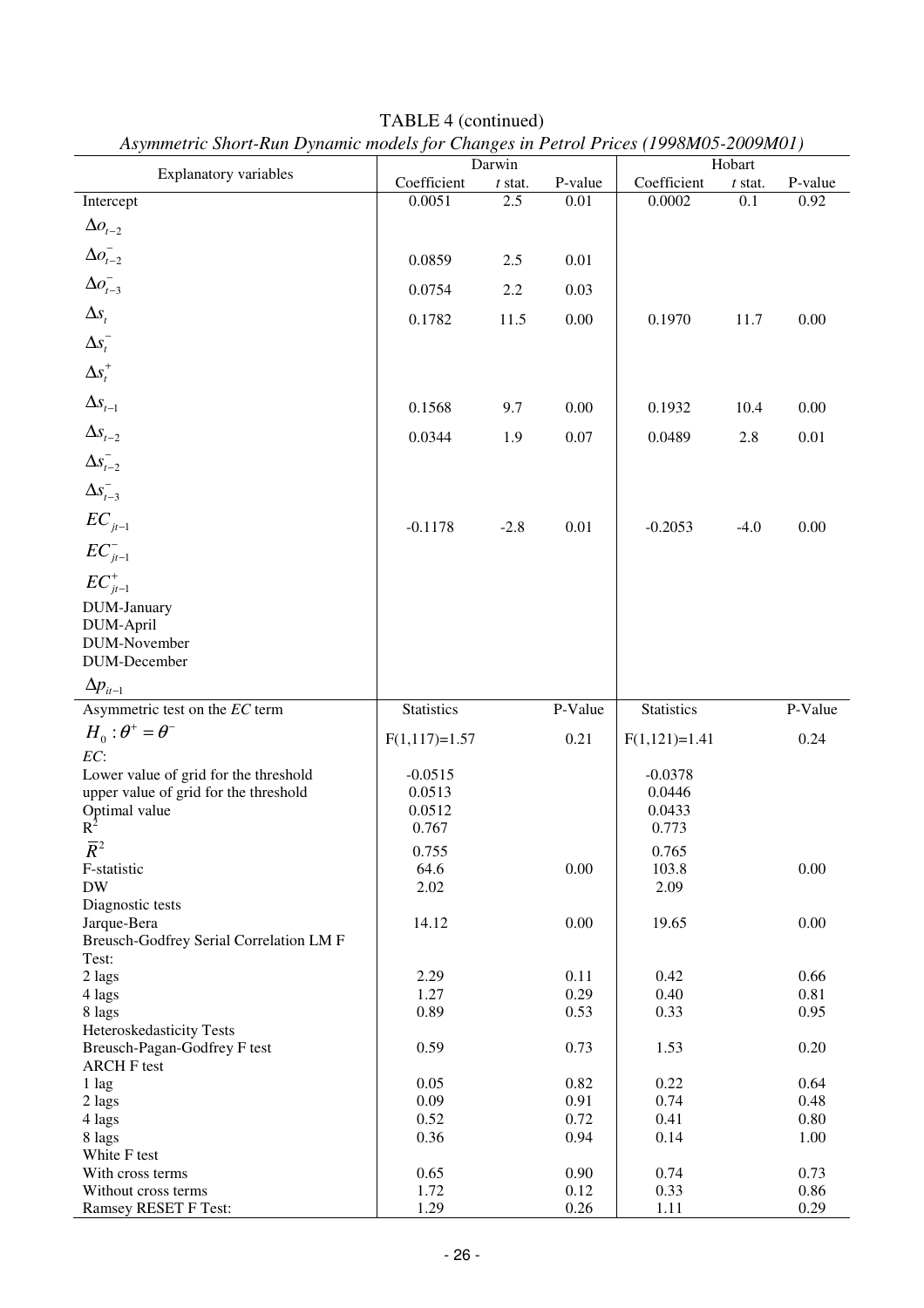| $\mu$ , and $\mu$ and $\mu$ and $\mu$ and $\mu$ and $\mu$ and $\mu$ and $\mu$ and $\mu$ and $\mu$ and $\mu$ and $\mu$ |                   | Melbourne           |                  |                   |                    |              |
|-----------------------------------------------------------------------------------------------------------------------|-------------------|---------------------|------------------|-------------------|--------------------|--------------|
| <b>Explanatory variables</b>                                                                                          | Coefficient       |                     | P-value          | Coefficient       | Perth<br>$t$ stat. | P-value      |
| Intercept                                                                                                             | $-0.000975$       | $t$ stat.<br>$-0.4$ | 0.7135           | 0.0064            | 2.6                | 0.01         |
|                                                                                                                       |                   |                     |                  |                   |                    |              |
| $\Delta o_{t-2}$                                                                                                      |                   |                     |                  |                   |                    |              |
| $\Delta o_{t-2}^-$                                                                                                    |                   |                     |                  |                   |                    |              |
| $\Delta o_{t-3}^-$                                                                                                    |                   |                     |                  |                   |                    |              |
| $\Delta s_{t}$                                                                                                        | 0.307729          | 17                  | $\boldsymbol{0}$ |                   |                    |              |
| $\Delta s_t^-$                                                                                                        |                   |                     |                  | 0.3412            | 13.1               | 0.00         |
| $\Delta s_t^+$                                                                                                        |                   |                     |                  | 0.2334            | 7.0                | 0.00         |
| $\Delta s_{t-1}$                                                                                                      | 0.156855          | 8.4                 | $\boldsymbol{0}$ | 0.1713            | 9.9                | 0.00         |
| $\Delta s_{t-2}$                                                                                                      |                   |                     |                  |                   |                    |              |
|                                                                                                                       |                   |                     |                  |                   |                    |              |
| $\Delta s_{t-2}^{-}$<br>$\Delta s_{t-3}^{-}$                                                                          |                   |                     |                  |                   |                    |              |
|                                                                                                                       | 0.094017          | 2.9                 | 0.0047           |                   |                    |              |
| $EC_{jt-1}$                                                                                                           |                   |                     |                  | $-0.1150$         | $-2.3$             | 0.03         |
| $EC_{jt-1}^-$                                                                                                         | $-0.414065$       | $-4$                | 0.0001           |                   |                    |              |
| ${\cal EC}^+_{jt-1}$                                                                                                  | $-0.116623$       | $-1.5$              | 0.1326           |                   |                    |              |
| DUM-January                                                                                                           |                   |                     |                  | $-0.0111$         | $-1.7$             | 0.09         |
| DUM-April                                                                                                             |                   |                     |                  | $-0.0118$         | $-1.7$             | 0.08         |
| DUM-November                                                                                                          |                   |                     |                  |                   |                    |              |
| DUM-December                                                                                                          | 0.016535          | 2.4                 | 0.0178           |                   |                    |              |
| $\Delta p_{it-1}$                                                                                                     |                   |                     |                  |                   |                    |              |
| Asymmetric test on the EC term                                                                                        | <b>Statistics</b> |                     | P-Value          | <b>Statistics</b> |                    | P-Value      |
| $H_0$ : $\theta^+ = \theta^-$                                                                                         | $F(1,118)=4.69$   |                     | 0.0324           | $F(1,119)=0.77$   |                    | 0.38         |
| EC:                                                                                                                   |                   |                     |                  |                   |                    |              |
| Lower value of grid for the threshold                                                                                 | $-0.0368$         |                     |                  | $-0.0319$         |                    |              |
| upper value of grid for the threshold                                                                                 | 0.0459            |                     |                  | 0.0423            |                    |              |
| Optimal value                                                                                                         | $-0.0244$         |                     |                  | $-0.0291$         |                    |              |
| $R^2$                                                                                                                 | 0.816             |                     |                  | 0.838             |                    |              |
| $\overline{R}^2$                                                                                                      | 0.807             |                     |                  | 0.828             |                    |              |
| F-statistic                                                                                                           | 87.4              |                     | 0.00             | 88.4              |                    | 0.00         |
| <b>DW</b>                                                                                                             | 2.30              |                     |                  | 2.04              |                    |              |
| Diagnostic tests                                                                                                      |                   |                     |                  |                   |                    |              |
| Jarque-Bera                                                                                                           | 2.90              |                     | 0.23             | 3.00              |                    | 0.22         |
| Breusch-Godfrey Serial Correlation LM F                                                                               |                   |                     |                  |                   |                    |              |
| Test:                                                                                                                 |                   |                     |                  |                   |                    |              |
| 2 lags                                                                                                                | 2.26              |                     | 0.11             | 0.59              |                    | 0.56         |
| 4 lags                                                                                                                | 1.89              |                     | 0.12             | 0.43              |                    | 0.79         |
| 8 lags                                                                                                                | 1.20              |                     | 0.31             | 0.41              |                    | 0.91         |
| Heteroskedasticity Tests                                                                                              |                   |                     |                  |                   |                    |              |
| Breusch-Pagan-Godfrey F test                                                                                          | 0.53              |                     | 0.78             | 0.50              |                    | $0.81\,$     |
| <b>ARCH F test</b>                                                                                                    |                   |                     |                  |                   |                    |              |
| 1 lag                                                                                                                 | 0.33              |                     | 0.57             | 0.23              |                    | 0.63         |
| 2 lags                                                                                                                | 0.40              |                     | 0.67             | 0.12              |                    | 0.88         |
| 4 lags                                                                                                                | 0.26              |                     | 0.90             | 0.23              |                    | 0.92         |
|                                                                                                                       |                   |                     |                  |                   |                    |              |
| 8 lags                                                                                                                | 0.51              |                     | 0.85             | 0.37              |                    | 0.94         |
| White F test                                                                                                          |                   |                     |                  |                   |                    |              |
| With cross terms                                                                                                      | 0.63              |                     | 0.91             | 0.73              |                    | 0.86         |
| Without cross terms                                                                                                   | 0.36<br>1.29      |                     | 0.90<br>0.26     | 0.58              |                    | 0.79<br>0.85 |

TABLE 4 (continued) *Asymmetric Short-Run Dynamic models for Changes in Petrol Prices (1998M05-2009M01)*